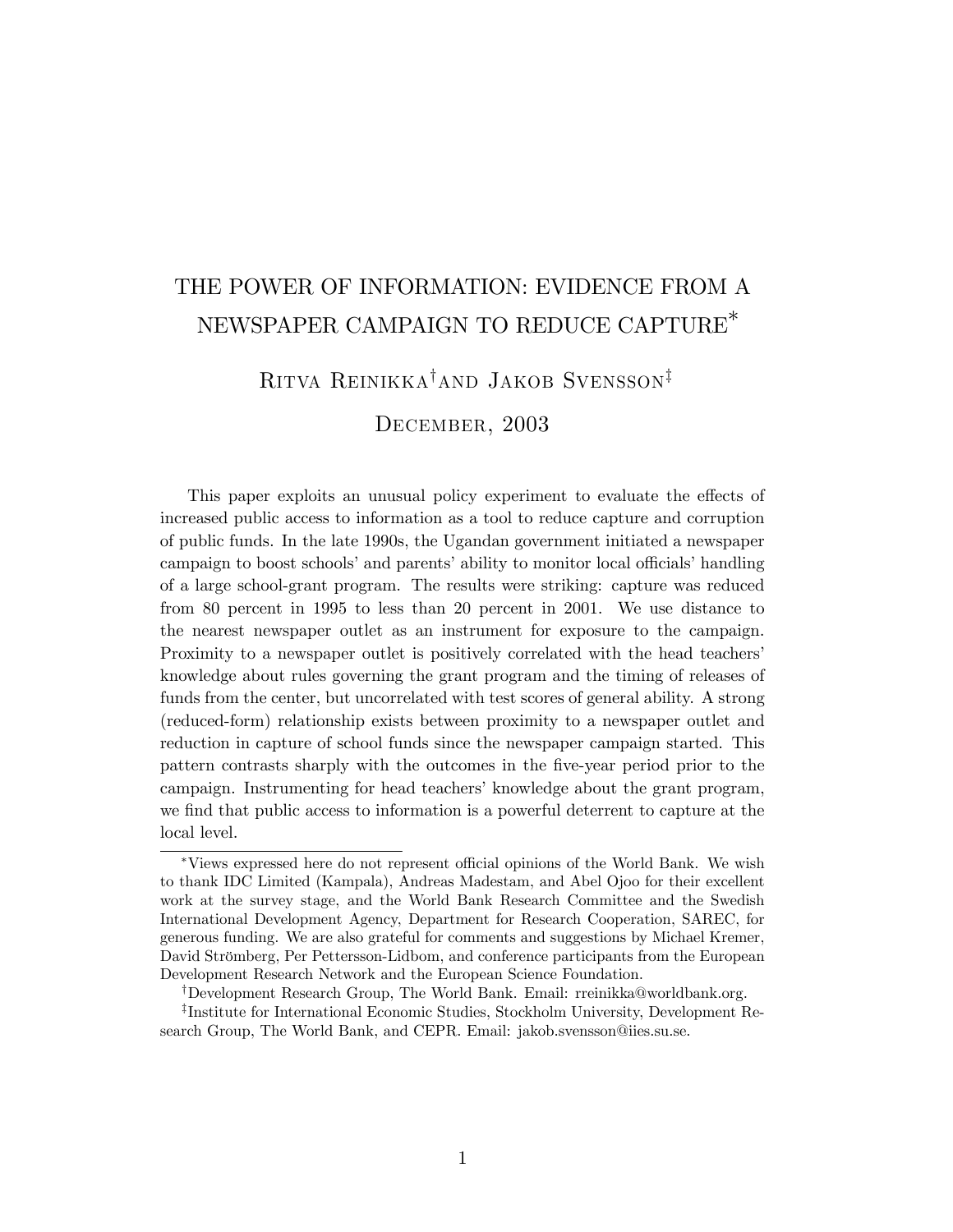#### I. Introduction

A common thread in most anticorruption programs is the reliance on legal and financial institutions–judiciary, police, financial auditors–to enforce and enhance accountability in the public sector. Typically, such a program target corruption in service delivery primarily through capacity building of the supply side of service provision, such as strategic planning, training, and increased budgetary allocations. However, in many poor countries these institutions are weak and among the most corrupt and the government lacks incentives to reform them. More resources may therefore not be the solution. Not surprisingly, there are few recent examples of successful efforts to combat corruption and capture in public programs.<sup>1</sup>

A complementary approach takes the users of public services as a starting point. Rather than attempting to increase service providers' accountability to policymakers alone, the idea is to also engage citizens at the bottom of the public service delivery chain by providing them with easy access to information on the workings of public programs intended for their benefit. In this way, citizens will be empowered to demand certain standards and monitor and challenge abuses by officials they interact with in their daily lives. Improving public access to information is a crucial part in this bottomup strategy. However, although buzzwords like "information," "knowledge," and "empowerment" pepper the current policy debate on development, there is little quantitative evidence on the impact of policy measures aimed at achieving them (Banerjee and He 2003). This paper attempts to reduce this gap.

We examine an unusual policy experiment–an information campaign in

<sup>&</sup>lt;sup>1</sup>The legal approach runs into problems as legal systems to control public sector mismanagement rely on the existence of a trustworthy (benevolent) legal machinery (judges, court personnel, police) able to investigate and enforce existing rules. Many countries, in particular those characterized by systemic corruption, have no such legal systems. The financial management approach suffers from the same dependency on a credible institutional framework. An efficient financial system relies on a functioning enforcement mechanism and the ability to delegate reviews to trustworthy auditors. While well-functioning legal and financial systems minimize obvious cases of mismanagement, rules and accounting systems only partially constrain the discretionary powers of public sector managers and employees. The complexity of the tasks performed by a typical public sector unit and its informational advantage relative to customers effectively hinder the design of legal and accounting measures to address all types of inefficiencies. Thus, less obvious measures of mismanagement (such as shirking, budget prioritization that favors staff at the expense of customers, certain procurement procedures, political considerations) typically go undiscovered. Finally, auditing reports and legal procedures are often difficult for the layman to interpret, and therefore go unnoticed unless the agency who commissioned the audit acts on them.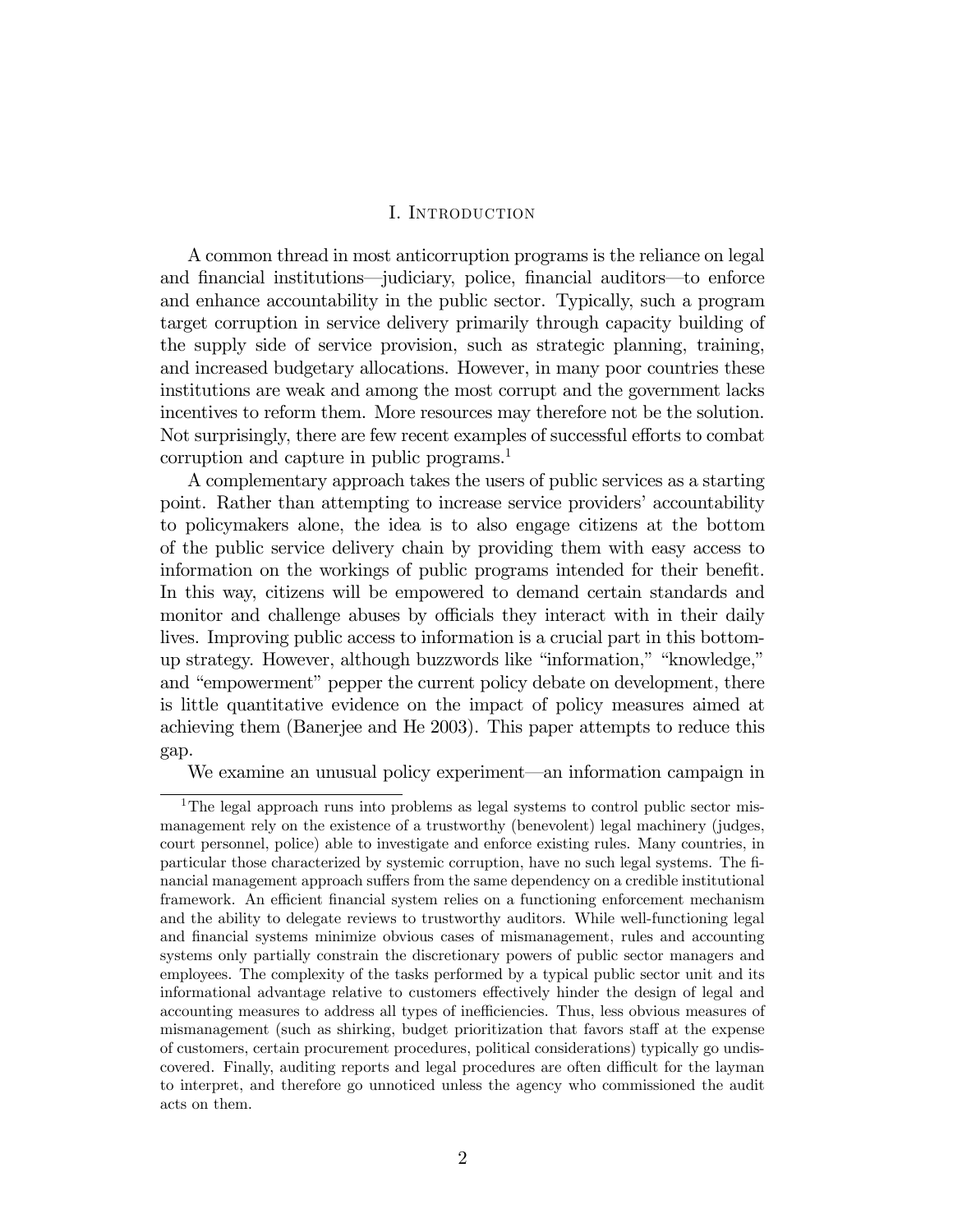Uganda aimed at reducing the capture of public funds by providing schools (parents) with information to monitor local officials' handling of a large school-grant program. In the mid-1990s, a public expenditure tracking survey (PETS) revealed that for every dollar spent by the central government, the schools received only 20 cents on average (Reinikka and Svensson 2004). As evidence of the degree of local capture became known, the central government enacted a series of policy changes. Specifically, it began to publish data on monthly transfers of capitation grants to local governments (districts) in newspapers. We use a repeat PETS to study the effects of increased public access to information as a tool to reduce capture and corruption.

The raw data suggest a large improvement. In 2001, schools received 80 percent on average of their annual entitlements.

We first examine outcomes across schools with and without access to newspapers. Intuitively, schools with access to newspapers have been more extensively exposed to the information campaign. The difference-in-differences estimates show that while the degree of capture was similar in the groups with and without access to newspapers in mid-1990s, the more extensively treated schools suffered significantly less from local capture in 2001. Data from a simple knowledge test administered to head teachers provide additional support for the hypothesis that improved access to information has played an important role in reducing local capture. Specifically, we find that head teachers with access to newspapers, on average, are better acquainted with the rules governing the grant program and the timing of releases of funds from the center. However, in a test of local and general knowledge, head teachers with access to newspapers score as well as those lacking access, suggesting that it is information on the grant program (disseminated through newspapers) rather than some unobserved characteristic (e.g., ability) correlated with newspaper access, that accounts for the observed effects.

Access to a newspaper, however, only identifies a causal effect of improved access to information under certain conditions. Specifically, newspaper access is partly endogenous. Moreover, a head teacher may be well-informed about the grant program even if he/she does not have newspapers, when parents in the community where the school is located have access to them. To overcome these problems, we instrument for exposure to the information campaign by using distance to the nearest newspaper outlet.

Distance to the nearest newspaper outlet is significantly correlated with both schools' access to a newspaper and head teachers' test scores on knowledge of the workings of the grant program, but uncorrelated with other types of knowledge or test scores that measure general ability. A strong (reducedform) relationship exists between proximity to a newspaper outlet and reduction in capture since the newspaper campaign started, which represents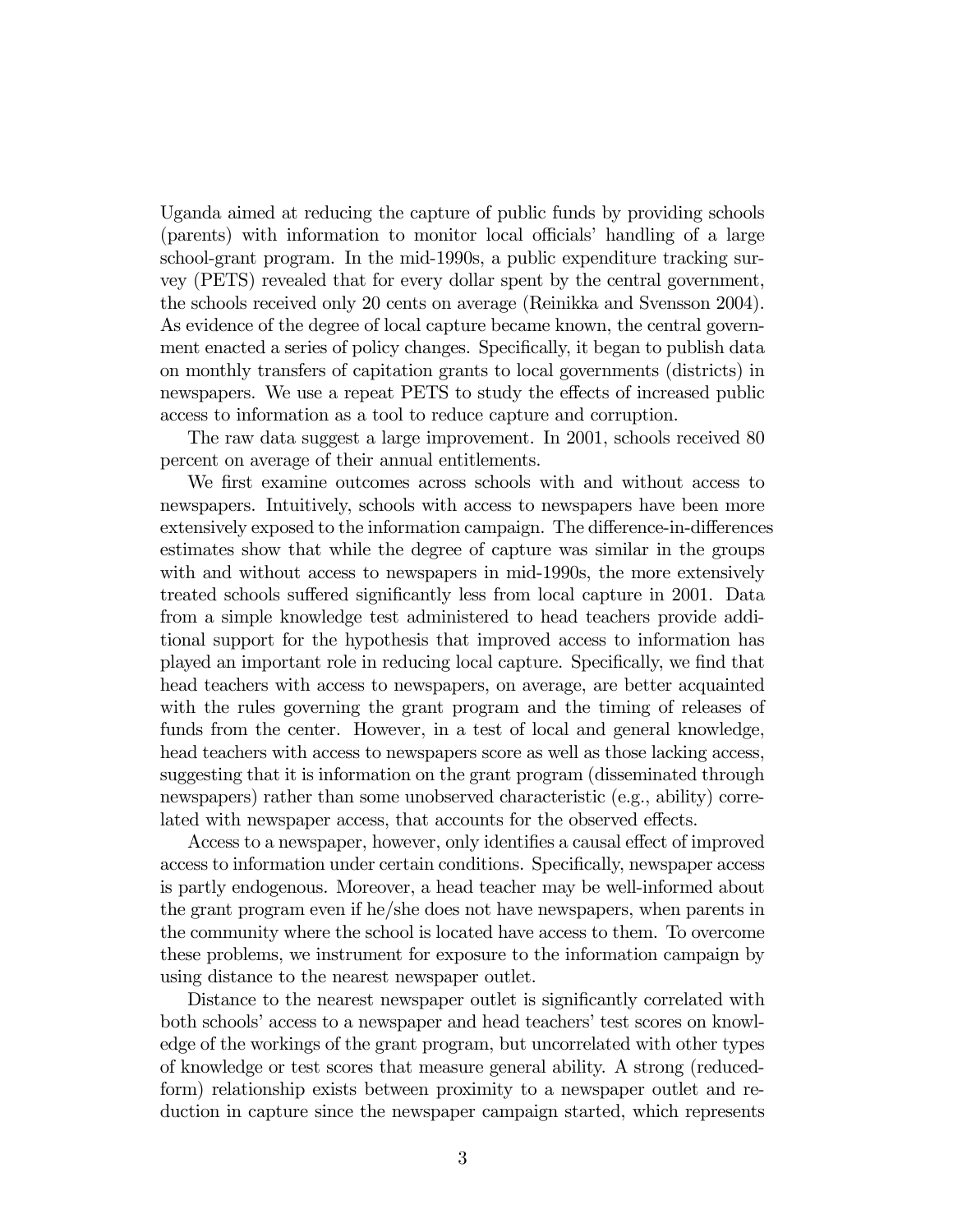a significant change in pattern from the five-year period preceding the campaign. Instrumenting for head teachers' knowledge about the grant program, we find that public access to information is a powerful deterrent to capture of funds at the local level.

This paper relates to two different areas of research. There is a small but growing literature on the role of mass media in shaping public policy. Strömberg (2003, 2004) considers how the press influences redistributive programs in a model of electoral policies, where the role of the media is to raise voter awareness and thereby increase the sensitivity of turnout to favors granted. Besley and Burgess (2002) focus on the media's role in increasing political accountability, also in a model of electoral policies. Our focus is on how the execution of already determined policies (a capitation grant program for primary schools) is affected by having more informed citizens. Empirically, we use micro data from schools rather than disaggregated national accounts data.

Our work also links to the empirical literature on corruption. With few exceptions, this literature has three common features. It is based on crosscountry analyses; it exploits data on corruption derived from perception indices, typically constructed from foreign experts' assessments of overall corruption in a country; and it explains corruption as a function of the country's politico-institutional environment.2 The research on corruption and the media exemplifies this approach (see Brunetti and Weder [2003] and Ahrend [2002]).3 While the literature has provided important insights, it also has its drawbacks, including concerns of perception biases and causation.4 Our work

<sup>&</sup>lt;sup>2</sup>See Svensson [2003] for a discussion. For the effects of corruption on investment and growth, see Mauro [1995]. On the determinants of corruption, see Ades and Di Tella [1997, 1999], Persson, Tabellini, and Trebbi [2001], Svensson [2000], and Treisman [2000]. A common theme in this literature is the use of subjective measures of corruption in a cross-country setting. Di Tella and Schargrodsky [2003], Reinikka and Svensson [2004], and Svensson [2003] are exceptions. They use quantitative micro-level data on corruption. Hellman et al. [2000a,b] also use firm-level data. The data is numerical but ordinal (based on multi-category responses to questions on corruption). In line with the cross-country literature, they explain corruption as a function of the politico-institutional environment.

<sup>3</sup>See also Djankov et al. [2003], who gather new data on media ownership and show that state ownership is correlated with both less media freedom and more corruption.

<sup>4</sup>Brunetti and Weder [2003] and Ahrend [2002] use a corruption perception index compiled by the International Country Risk Guide (ICRG). Perception biases may occur if, for example, improved protection of journalists reporting on corruption is perceived (by ICRG) as lowering the cost of doing business due to corruption. In this case, there would be a direct link between freedom of media and the risk rating score published by ICRG. Establishing a correlation between freedom of the media and corruption does not provide strong evidence of a causal link since both measures are highly correlated with several other institutional characteristics that may explain the level of corruption in a country.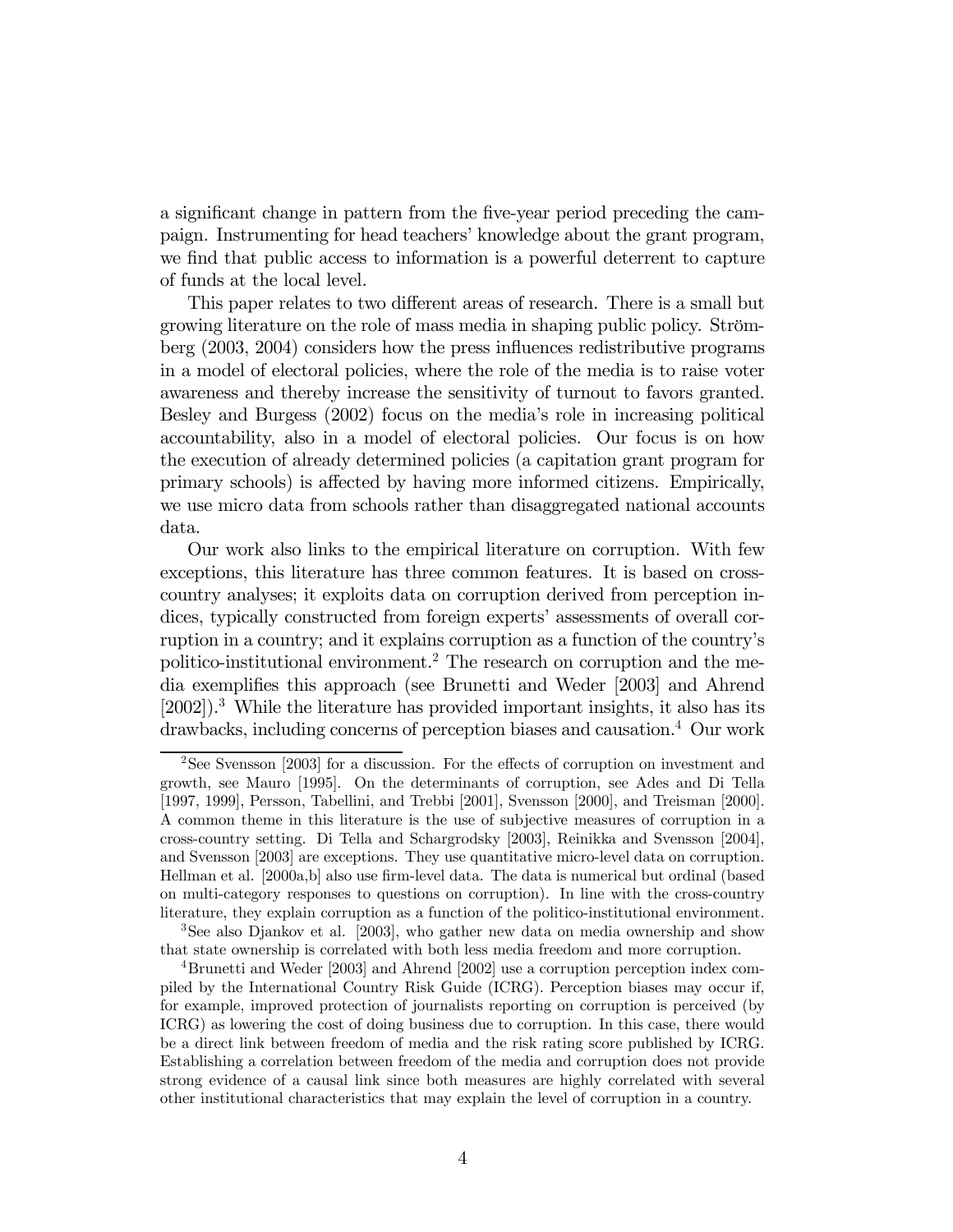complements the cross-country approach. We provide quantitative, microlevel evidence from a policy experiment on the effects of increased public access to information as a tool to combat capture and corruption.

The rest of the paper is organized as follows. Section II describes the pre-campaign situation and discusses findings from the earlier study on local capture. Section III lays out the key components of the public information campaign. Section IV describes the survey data used in the empirical analysis and the method used to quantify capture. Section V presents the empirical evidence, and section VII concludes.

#### II. The pre-campaign situation

In an ideal setting, the public accounting system would provide timely information about actual spending on various budget items and programs, and the reports would accurately reflect what the intended users receive. This is not often the case in low-income countries. Typically, the accounting system functions poorly, institutions enhancing local accountability are weak, and there are few (if any) incentives to maintain adequate records at different levels of government. Consequently, little is known about the efficiency of transforming budget allocations into services within most sectors.

These observations formed the basis for designing a new survey tool–a public expenditure tracking survey (PETS)–to gauge the extent to which public resources actually filtered down to the intended facilities.<sup>5</sup>

A survey of 250 government primary schools, 18 local governments (districts), and 3 central government ministries was implemented in 1996, covering the period 1991—95. At the time of the survey, about 8,500 government primary schools were supposed to receive a large proportion of their funding from the central government via local government administrations.

The objective of the survey was twofold. First, it measured the difference between intended resources (from the central government) and resources actually received (by the school). Second, it collected quantitative data on service delivery on the front line (i.e., the schools).

Focusing on the capitation grant program had two advantages. First, like most public programs at that time, the capitation grant was a national program in which local (district) offices were used as distribution channels. This gave local officials and politicians the opportunity to capture the funds. Second, unlike other government programs, the capitation grant was a rare liquid money infusion into local administrative and political systems, which

 ${}^{5}$  For a conceptual discussion on the PETS and the related Quantitative Service Delivery Survey (QSDS), as well as references to ongoing survey work, see Dehn, Reinikka, and Svensson [2003] and Reinikka and Svensson [2003].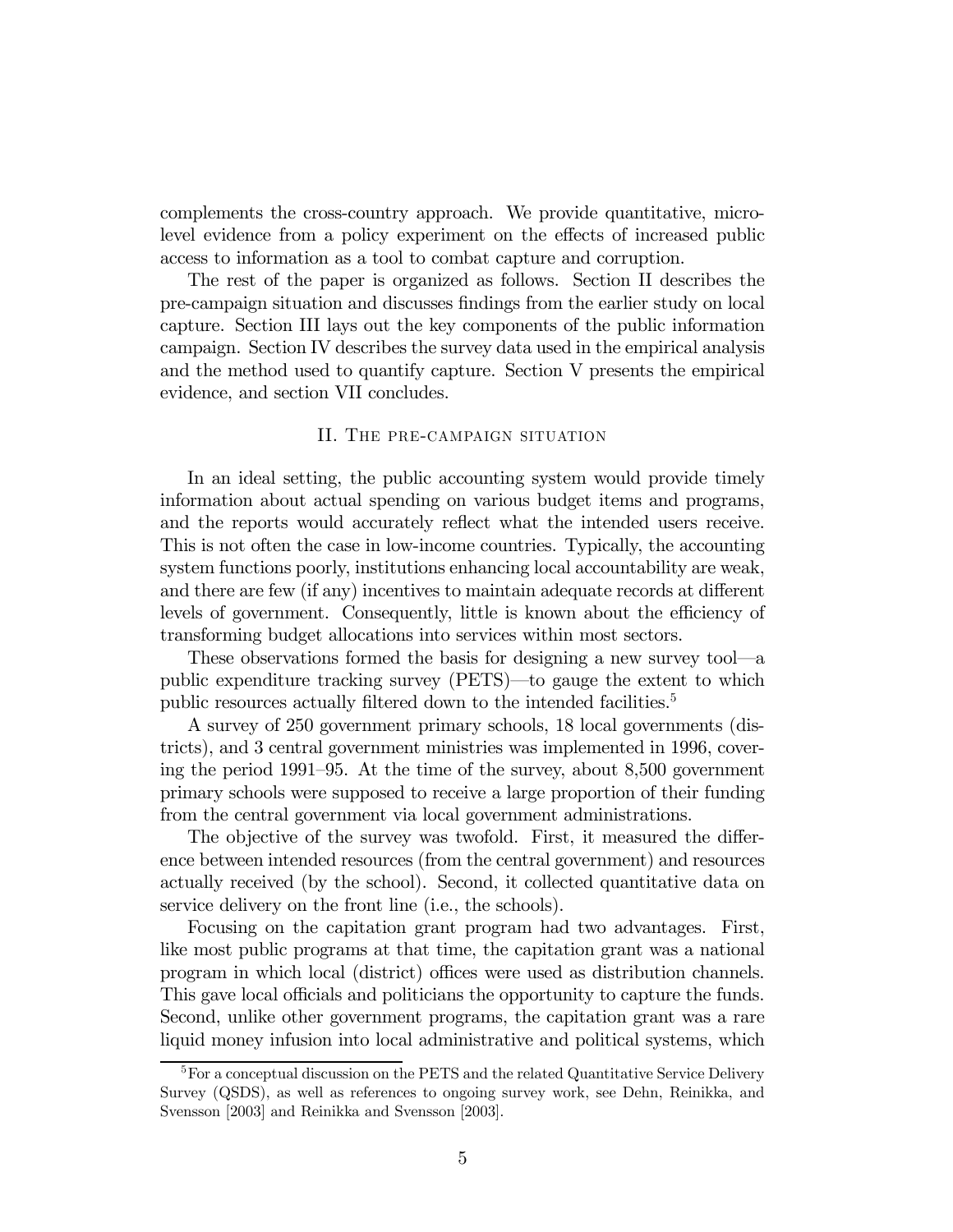made is easier to capture the funds. Other public programs were primarily in-kind (for instance, health clinics were provided with drug kits), and hence harder to capture.

Detailed records were available at both the central level and at schools. At the district level, the survey team was able to obtain book-keeping information on receipts from the central government at the offices of the chief administrative officer and the regional audit representative, but not records of disbursements to individual schools.

Several pieces of information suggest that the capitation grant data at the school level adequately reflected what the schools received. First, the data were collected directly from the school records. These records were kept for the schools' own needs and were often of relatively good quality.6 Because the school records were not submitted to any district or central authorities and did not constitute a basis for current or future funding, there were no obvious incentives to misrecord the data. At the same time, parents contributing the majority of school income demanded financial information and accountability from the school (or PTA), so school records were usually relatively well-kept. Most of the public resources received by schools were in-kind (textbooks, stationery, chalk, etc.) and information on all these inputs was collected and subsequently valued (using market prices). The concern that head teachers might have underreported the school income in order to extract resources for themselves was allayed after interviews during the survey work, which did not support this claim. This is not surprising since the PTA was typically the principal decision-maker (and responsible for raising most of the funds) at the school.

Monthly reports from the Uganda Computer Centre, based on issued cheques, reveal that the capitation grants were fully released by the central government on a monthly basis.7 In the Ugandan treasury system, central ministries or individuals were unlikely to be able to capture central releases since they were subject to relatively elaborate pre-audit procedures. In addi-

 $6$ As discussed in Reinikka and Svensson [2004], 5 of the 250 schools surveyed lacked any records and thus had to be dropped from the sample. Another 56 schools had missing records for at least one year in the survey period. As a group, these schools do not differ significantly in observable school characteristics, such as income or school quality (measured by the share of unqualified teachers), although there is some evidence that smaller schools are less likely to have records for the whole survey period.

<sup>7</sup> In most cases, 100 percent and always well over 90 percent of the funds were released. The procedure at the time was that the Ministry of Local Government (MOLG) would receive funds for the capitation grants from the Ministry of Finance into their account, and, in turn, the MOLG would have a Uganda Commercial Bank (UCB) cheque prepared for each district. The districts would simply collect their cheques from the MOLG and deposit them into their account with a branch of UCB in their district.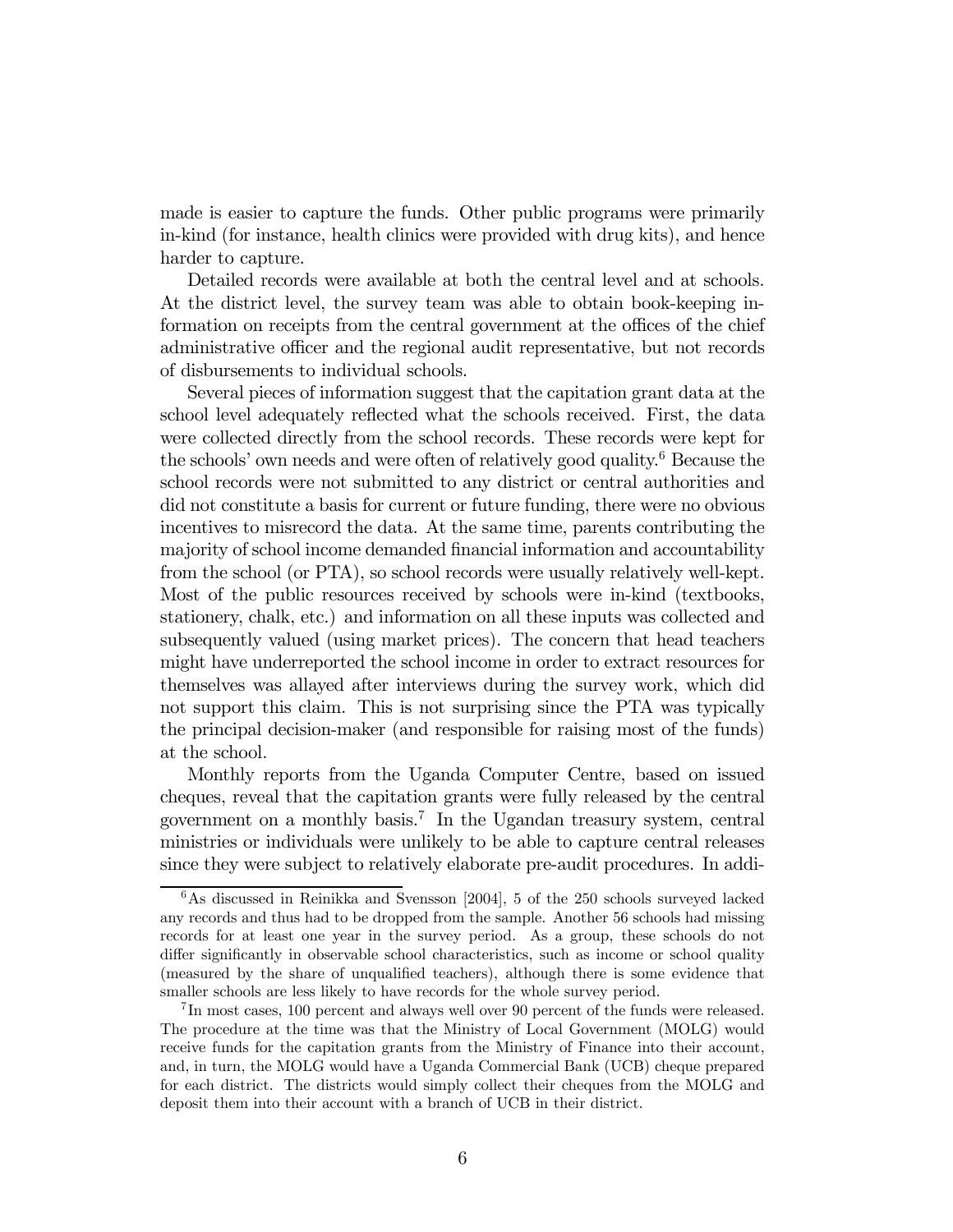tion, since the capitation grant program was given a priority program status as part of the World Bank's structural adjustment programs, the releases from the center were also externally audited (by World Bank staff). Most importantly, records at the district level confirmed that the disbursed amounts were actually received by the districts.

The results of the pre-campaign survey are shown in Table 1. In the mid-1990s, only 24 percent of the total capitation grant from the central government reached the schools.8 Thus, for every dollar spent on nonwage education items by the central government, roughly 80 cents were captured by local government officials (and politicians). In fact, a majority of schools received nothing. As shown in Reinikka and Svensson [2004], poor students suffered disproportionately due to local capture, because schools catering to them received less than the others.

Where did the money end up? There was no evidence of increased spending in other sectors (Jeppsson [2001], McPake et al. [1999]). There is indirect evidence that part of the leakage was theft, as indicated by numerous newspaper articles about indictments of district education officers after the survey findings went public. However, most evidence suggests that funds were largely used for patronage politics and funding of different political activities. For example, there are many anecdotes about funds being used to increase allowances for councillors and bureaucrats, and when funds were actually received by the local offices, well-connected citizens and local politicians met with district officials to decide how they should be used.

These anecdotes are consistent with case study evidence of (local) political financing and corruption in Uganda, as reported in Thomas [1998, 1999]. Thomas argues that the power in local governments is concentrated in a small pool of elites interconnected by common schooling, marriage, friendships, shared ethnicities or religion. Sustaining this power balance is costly and public funds are fueling a system of patronage politics, where patrons give clients material rewards for their political loyalty and services (see also Bayart [1993]).The patronage system takes different forms, including government actors diverting public resources for their own campaigns and those of friends and family, and financing of local and private causes, including distribution of private goods such as salt, sugar, and beer to neutralize voter dissatisfaction. Political parties, in the case of Uganda "the Movement," must also supply patronage goods to their workers and members.<sup>9</sup> In a rural

<sup>8</sup>The value for 1995 is the 1995 value if data is available for that year, otherwise it is the value for the previous year.

<sup>&</sup>lt;sup>9</sup>The National Resistance Movement is not a formal official party, although it operates like one and its institutional structure is similar to other dominant party structures in other parts of Sub-Saharan Africa, with a National Executive Committee, a Secretariat,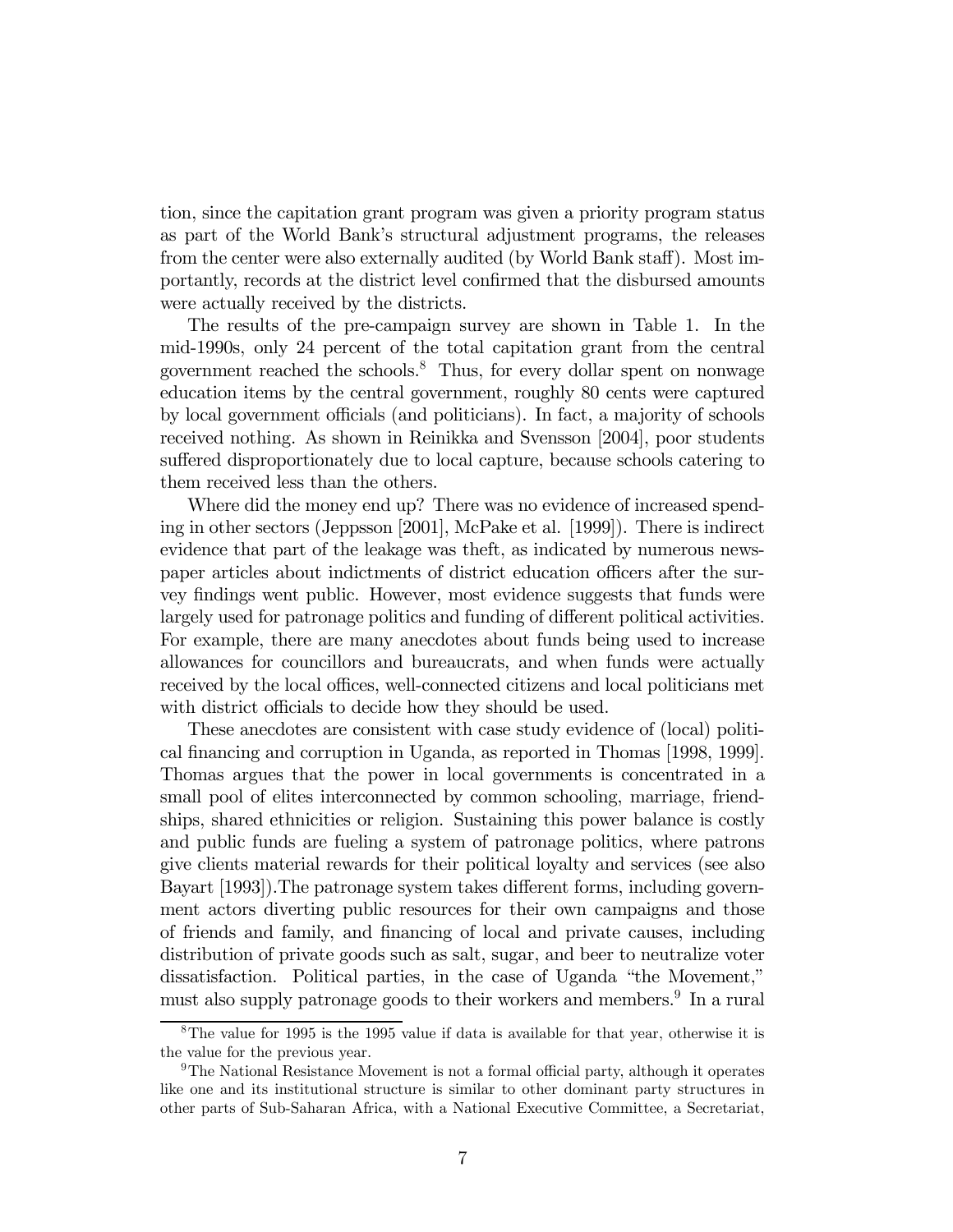setting, an important way of maintaining an effective political organization is through personal presence, which means a well-staffed institutional hierarchy all the way down to the village level. This model requires substantial resources, and diversion of public resources is often the only source of funding available. The discretionary use of funds to support the local political apparatus was also facilitated by the fact that most schools (teachers and parents) did not know that they were entitled to capitation grants.

#### III. Information campaign

As the extent of local government capture became known (thanks to the first PETS survey), the central government reacted swiftly to improve the situation. Interestingly, rather than initiating (another) reform project to improve of the financial management system; i.e., the standard approach, it decided to take the route of citizen empowerment. Following a cabinet meeting to discuss the capture problem, the central government, led by the Ministries of Local Government and Finance, began to publish data on monthly transfers of capitation grants to districts in the national newspapers and their local language editions. This practice was extended to transfers in other sectors soon after. <sup>10</sup>

Following the introduction of universal primary education in 1997, the Ministry of Education, supported by donor agencies, proposed extending the information campaign to all school communities (Stasavage [2003]). This policy required primary schools (and district administration headquarters) to post notices on actual receipts of funds for all to see. In other words, information on entitlements (transfers by central government) was made available through the newspaper campaign, while the posted notices informed parents about what had actually been received at the school level.

The central government also initiated new monitoring and supervision activities, following the first PETS survey. These measures promoted accountability in two ways. First, by giving schools access to information on their entitlements and the workings of the grant program, head teachers and parents could themselves monitor the local administration and voice complaints if funds did not reach the schools. Similarly, at the school level parents could better monitor the head teacher and voice complaints in case of any misconduct. Second, the crackdown on officers found to be misusing public funds signaled strengthened oversight by the central government. District authorities now knew they would be held accountable for any shortfall (or at least understood that the likelihood of this happening had increased).

and District, Division, Sub-County, Town, Parish, and Village Movement Committees.

<sup>&</sup>lt;sup>10</sup>The main newspapers used were the The New Vision (and its local language editions) and The Monitor.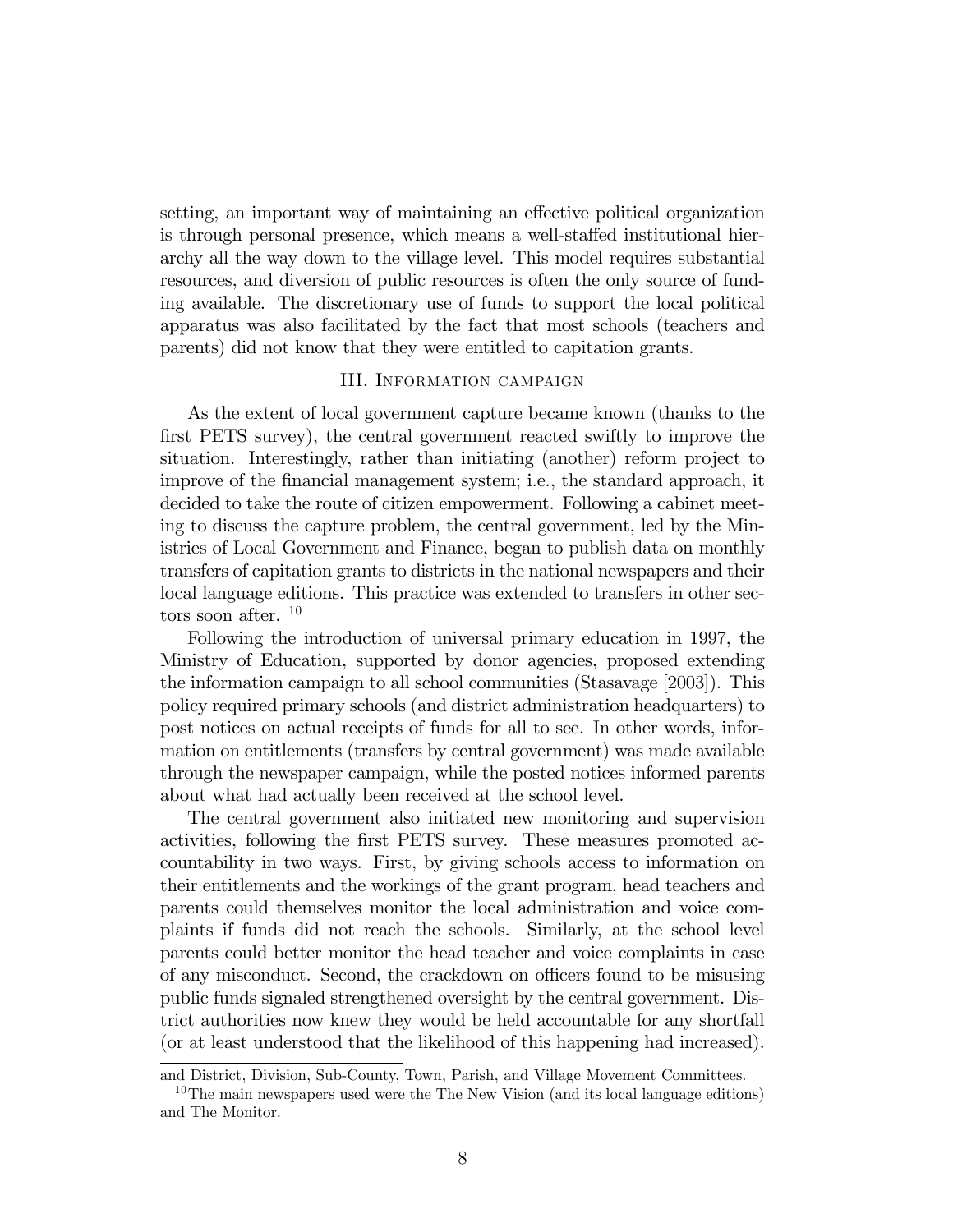#### IV. Assessing the information campaign: Data

To assess the effects of increased public access to information on capture of funds a repeat public expenditure tracking survey (PETS) was carried out in 2002. The objective of the repeat survey was twofold. First, it replicated the exercise carried out in 1996, i.e., to measure the difference between the resources disbursed by the central government (intended for primary schools) and the resources actually received by the schools. Second, it collected data on access to information (and access to means for acquiring information) on the grant program, and other variables that may influence the bargaining position of individual schools.

The original 1996 sample consisted of 250 schools, randomly drawn from 18 districts. Two general criteria governed the choice of procedure in selecting the sample of schools to be surveyed from the set of eligible governmentoperated schools (see Reinikka [2001] for details). First, the sample should have a broad regional coverage. Second, it should be representative of the population of schools in the selected districts. A stratified random sample was chosen to account for these considerations. Specifically, it was decided that two or three districts (depending on the number of schools) should be drawn from each of the seven main regions (Northwest, North, Northeast, East, Central, Southwest and West). For each region, two (or three) districts were drawn with a probability proportional to the number of schools in the district, yielding a sample of  $18$  districts.<sup>11</sup> In the selected districts, the number of schools visited ranged from 10 to 20, once more depending on the number of schools in the districts.<sup>12</sup>

Due to security concerns, not all schools in the original sample could be re-surveyed in 2002. Specifically, it was decided that two districts (Moroto and Bundibugyo) should be dropped, which reduced the sample by 20 schools. After the data collection had been initiated, one of the districts (Gulu) experienced a major insurgency, and an additional 11 schools had to be dropped. One additional school belonging to the original 1996 sample had ceased to exist, resulting in a final sample of 218 schools.13

<sup>&</sup>lt;sup>11</sup>The following 18 districts were selected: Arua, Moyo (Northwest); Apac, Gulu (North); Soroti, Moroto, Kapchorwa (Northeast); Jinja, Kamuli, Pallisa (East); Kampala, Mukono, Mubende (Central); Bushenyi, Kabale (Southwest); and Kabarole, Hoima, Bundibugyo (West).

 $12$  For both surveys (1996 and 2002), the enumerators were trained and closely supervised by a local research team and survey experts from the World Bank to ensure quality and uniformity of data collection and standards for assessing record-keeping at the schools. In addition to collecting detailed information on financial and in-kind receipts and enrollment data, interviewers made qualitative observations to supplement the quantitative data.

<sup>&</sup>lt;sup>13</sup>An additional complication was that since the 1996 survey, four districts had been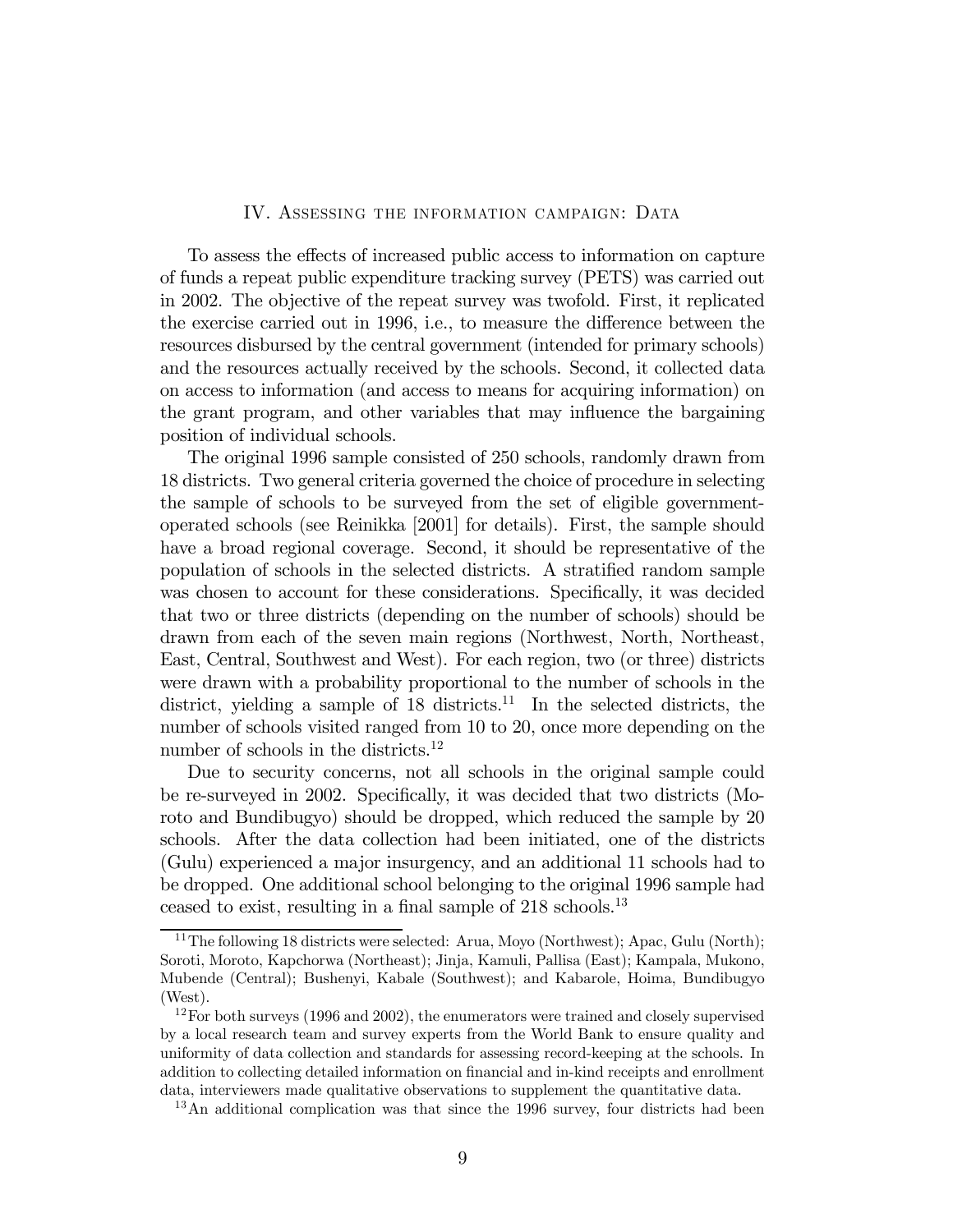In addition to collecting detailed information on receipts of funds and enrollment data, a knowledge test of head teachers was also carried out in the 2002 survey.

The 2002 survey also formed the basis for another related research project. To this end, an additional 170 schools from 9 of the original 18 districts were surveyed. The sampling frame for these additional schools was based on the 2001 school census and the sampling procedure was similar to that of the 1996 survey.<sup>14</sup>

Our school-specific measure of capture is grants received (by school  $j$  in year  $t$ ) as a share of the grants disbursed by the central government to that school. A school's entitlement is a function of the number of P1 to P3 and P4 to P7 grade students. In 1995, the grant formula prescribed that each student in grade P1 to P3 was entitled to 2,500 USh per year, while each student in P4 to P7 was entitled to 4,000 USh. In 2001, the capitation grant was 5,000 USh per year for P1 to P3 students, and 8,100 USh per year for P<sub>4</sub> to P<sub>7</sub> students.<sup>15</sup>

Release records from the Ministry of Finance (MoF) indicate that this rule was followed, with one exception. Namely, if the districts did not submit documentation in each quarter, release(s) of funds in the following months could be withheld (postponed).<sup>16</sup> Information obtained by the MoF shows that in the fiscal year 2000/01, on average 93 percent of the approved funds were released, although some districts received significantly less (for example the government withheld 49 percent of the funds to Kyenjojo and 25 percent of the funds to Kayunga). The actual amount disbursed by the central government to districts was confirmed in the surveyed districts. In deriving the capture measure, we adjust for the withholding effect by scaling a school's entitlement with the share of funds actually released by the center to the

split, thus yielding a sample of 22 districts. The new districts are Adjumani, previously part of Moyo, Kyenjojo, previously part of Kabarole, Kayunga, previously part of Mukono, and Katakwi, previously part of Soroti.

<sup>&</sup>lt;sup>14</sup>Specifically, a stratified random sample was chosen where each district was weighted according to size (number of schools). Thereafter, one district was randomly chosen from each of the seven regions. Two additional districts were then selected from the two larger regions. The nine selected districts were Apac, Arua, Bushenyi, Kabale, Hoima, Kamuli, Pallisa, Mukono, and Soroti. The number of schools to be sampled from each of these 9 districts was proportional to the number of schools in the district.

<sup>&</sup>lt;sup>15</sup>In real terms, there is no difference. The P1 to P3 entitlement for both 1995 and 2001 was 2.9 U.S. dollars per student in 2001 prices.

 $16$ Within four weeks after the close of the quarter, the districts were required to submit (i) a progress report for the previous quarter, (ii) a district quarterly report on monitoring visits, (iii) a cumulative progress report, and (iv) a budget request for the forthcoming quarter.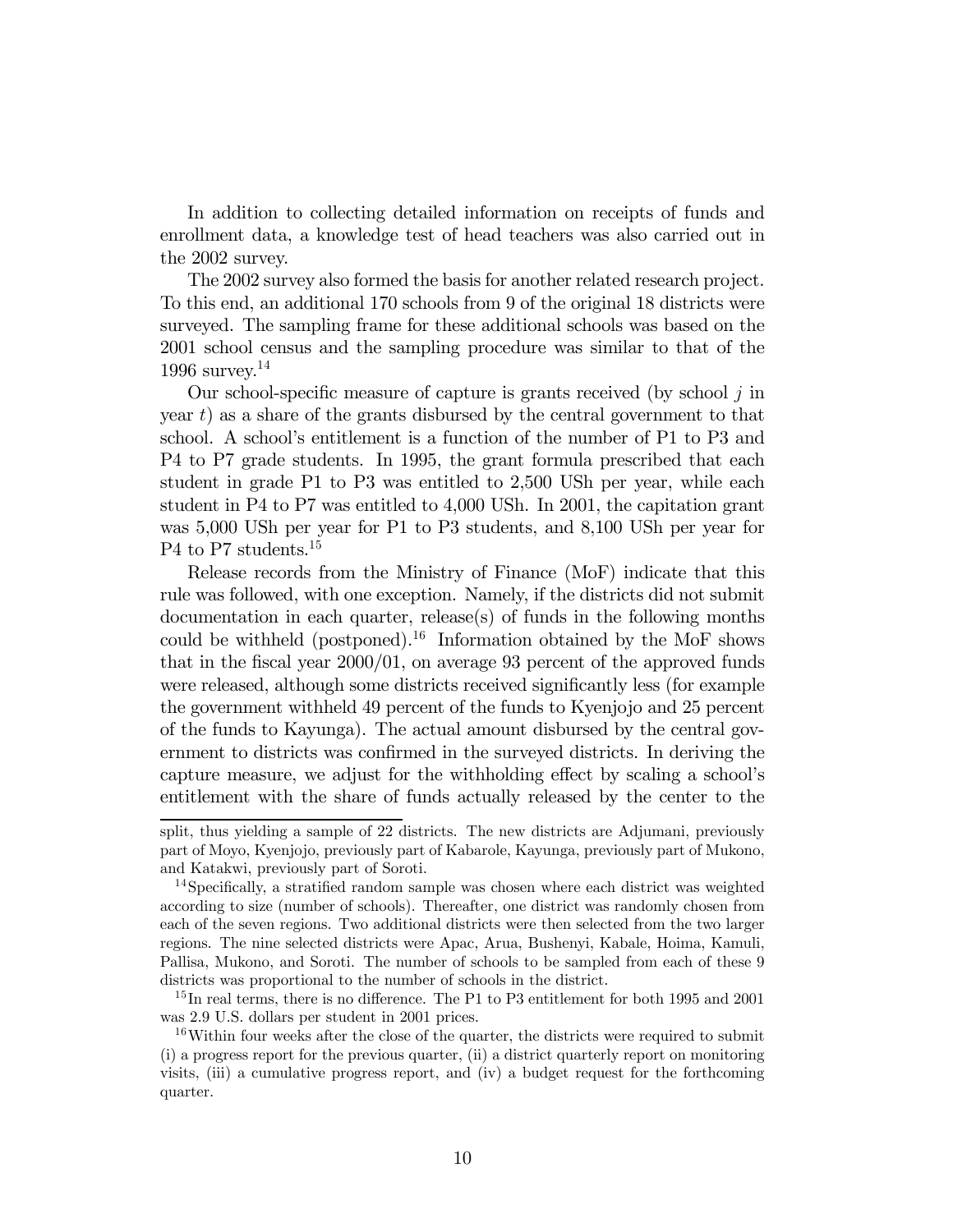district during that year.

As with the 1996 survey data, we believe that the grant data collected at the school level adequately reflect what schools actually received. The data were collected directly from the school records and most often, the enumerators could double-check this information from copies of bank cheques received. The concern that head teachers might have underreported the school income in order to extract resources for themselves was perceived as less serious, since each cheque had to be signed by at least two people (the headmaster and the school management committee chairman).

School enrollment data were collected from both the school and the district records. The numbers were very similar (the simple correlation is 0.97). We used the average of these two numbers to calculate each school's aggregate entitlement for the year.

Summary statistics are reported in Tables 1 and 2. As evident, the situation has improved dramatically since the mid 1990s. While only 24 percent of the total yearly grant from the central government reached schools on average in 1995, the average school received more than 80 percent of its entitlement in 2001. Even more striking, while the median school received nothing in the mid-1990s, it received 82 percent of its entitlement in 2001. Thus, the extent of capture fell dramatically. However, for many schools, local capture is still a problem. On average, 20 percent of the schools' entitlements do not reach the schools and about 30 percent of the schools receive less than two-thirds of their entitlements.

Table 1 also depicts the breakdown across regions. The eastern region and, to some extent, the western region have more severe problems of capture. A striking difference from the 1995 data is that the bulk of the variation is now across regions. Specifically, a variance decomposition shows that 11% of the variation in capture in 2001 is due to variation within regions, while 89% is due to variation across regions.

#### V. The effects of increased public access to information

A fundamental problem in estimating the effects of increased public access to information arises from the impossibility of observing the same school when it is informed of its entitlements and when it is not informed. The problem is compounded by the fact that the information campaign is characterized as being non-exclusive. Thus, all schools in the 2001 sample could be viewed as treatment schools, although to a varying degree. In addition, potential group effects, as discussed below, make identification even more complex.

We estimate the effects of increased public access to information in three steps. First, we try to establish the extent to which the policy changes,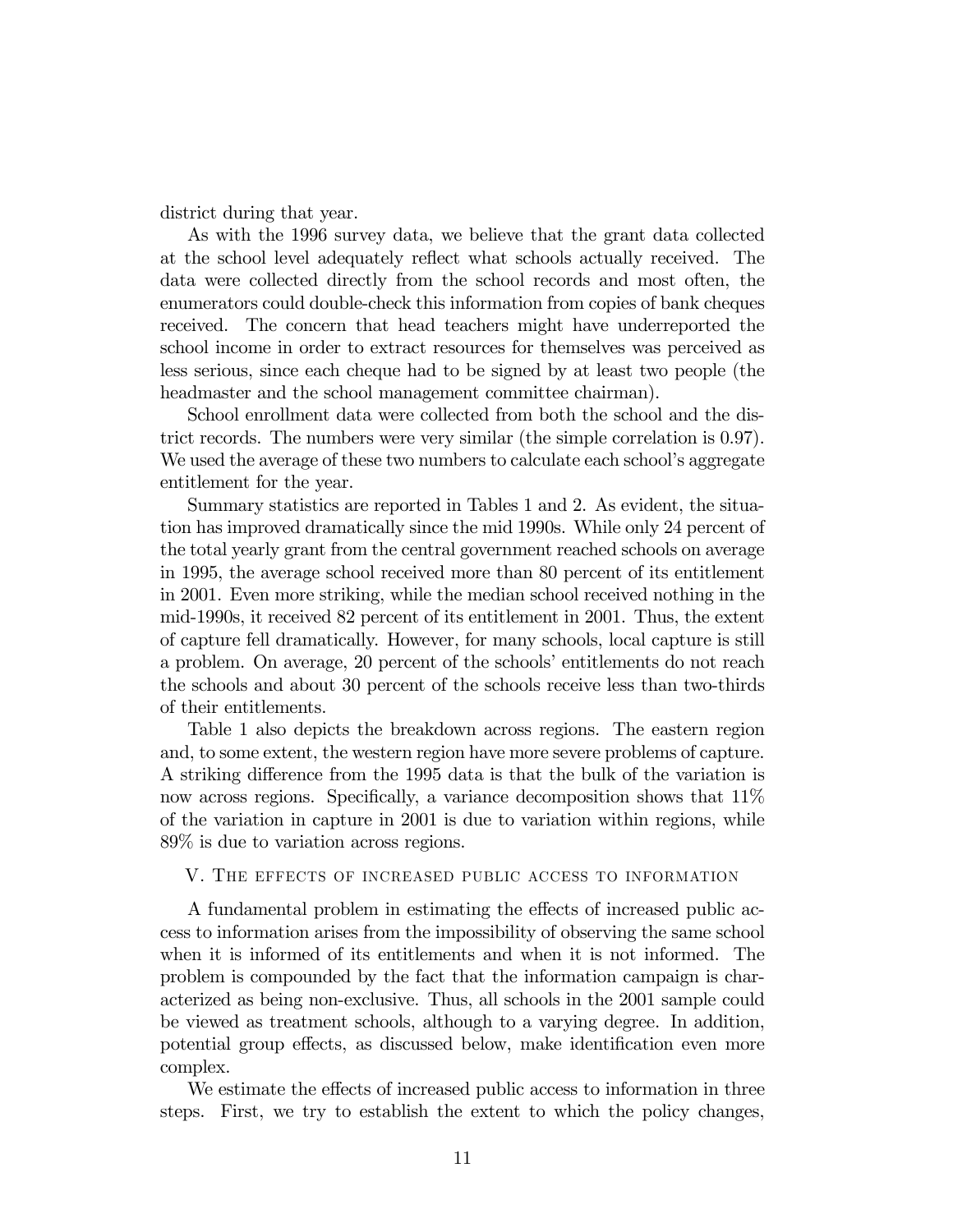including the information campaign, implemented in the late 1990s can account for the large reduction in capture of school funds. Second, we exploit the differences in access to newspapers across schools. Finally, we instrument for exposure to the campaign, using distance to the nearest newspaper outlet as our instrument.

#### A. Pre-post comparison

To answer the question whether the policy changes implemented in the late 1990s can explain the reduction in capture since 1995, we compare the pre-campaign and post-campaign situation of schools, accounting for the effect of other influences.

Formally, let  $s_{it}$  be funding to school j in period t. The average effect of the policy changes  $\beta_1$  can, under certain conditions, be estimated as

$$
s_{jt} = \beta_0 x'_{jt} + \beta_1 \sigma_t + \mu_j + \varepsilon_{jkt} \tag{1}
$$

where  $x'_{jt}$  is a vector of observable variables that may influence the school's ability to acquire information and voice a complaint to higher authorities (see Reinikka and Svensson [2004]),  $\mu_i$  is a school-specific effect, and  $\sigma_t$  is the treatment dummy, taking the value 1 in the post-campaign year 2001 and 0 in the pre-campaign year 1995.

Table 3 reports the results from estimating (1) using data from 1995 and 2001. In Regression (1), we include the set of bargaining/search variables discussed in Reinikka and Svensson (2004). They show that controlling for school fixed effects, actual spending is highly regressive: schools with children of wealthier parents experience a lower degree of capture. We follow Reinikka and Svensson (2004) and use the mean consumption level across districturban-rural locations as a measure of income (denoted *income*).<sup>17</sup>

Regression (1) shows that the basic relationship between income and capture remains: schools in better-off communities experience a lower degree of capture. Moreover, we can reject the assumption that the school-specific effects are all equal and that  $\mu_i$  and the explanatory variables are uncorrelated, thus suggesting that there are important school-specific fixed effects.

Regression (2) adds  $\sigma_{2001}$ .  $\sigma_{2001}$  enters highly significant. The point estimate suggests that the (policy) changes that have occurred since 1995, including the information campaign, has reduced local capture by 60 percentage points, controlling for income. Interestingly, when including the policy

<sup>&</sup>lt;sup>17</sup>The mean consumption level across district-urban-rural is derived from household survey data. See appendix A for details. Note that the district-urban-rural location has no administrative or political boundaries. This will mitigate the danger of the variable picking up processes at the district level that could have a direct bearing on the degree of local capture, rather than income per se.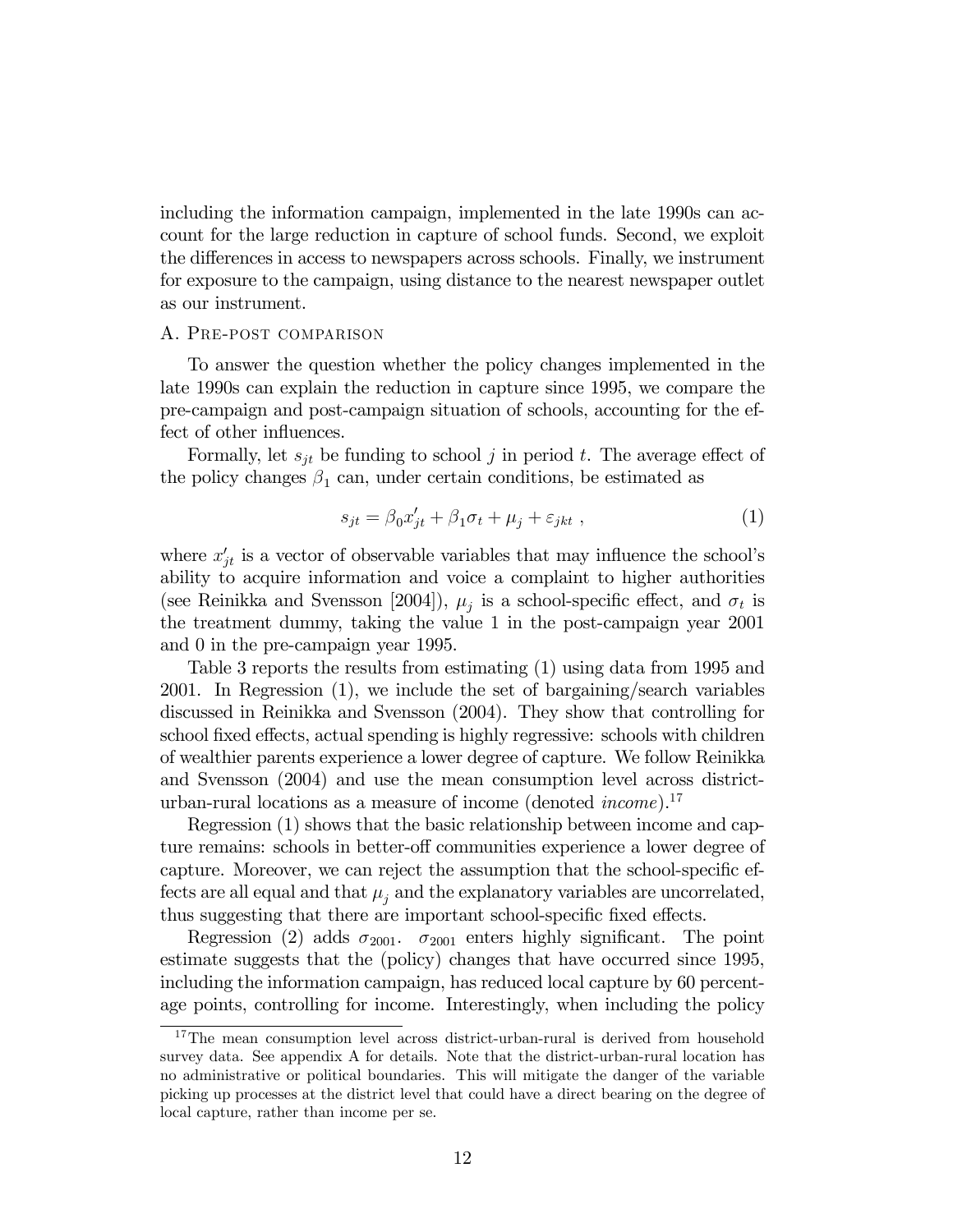dummy  $\sigma_{2001}$ , actual spending is no longer regressive in nature but income neutral.18

As stressed above, other changes have occurred in the education sector apart from the newspaper campaign, including improved monitoring and supervision by the central government, increased capitation grants (per student), and a reduction of school fees. It is possible that these additional policy measures, or some other time-varying factor, have influenced the degree of capture. To the extent that these other policy measures had a positive impact on the (average) share of entitled funds reaching the schools,  $\beta_1$  constitutes a upper bound on the effect of the information campaign.<sup>19</sup>

### B. Variation in newspaper access

To estimate the effects of improved public access to information we explore the variation in access to newspapers across schools. Monthly transfers of education funds to the districts have been published in newspapers since 1997. The campaign first covered education funding but has subsequently expanded to include other sectors. Newspapers have also carried numerous stories on misuse of the capitation grant program and frequent articles about schools' entitlements and responsibilities. It seems intuitive that schools with access to newspapers have been more extensively exposed to information on the capitation grant program.

However, there are also some concerns with this approach to estimating the effects. One potential problem is that newspaper access is partly endogenous. Specifically, there may be some unobserved school characteristic correlated with both newspaper access and the efficiency in which the school can articulate its case to the district officials. In practice, there are reasons to believe that this may not be a serious concern. First, schools do not necessarily buy their own newspaper.<sup>20</sup> Second, in a predominantly rural country like Uganda that lacks adequate transportation infrastructure, access to a newspaper is mainly determined by logistical factors outside the

<sup>18</sup>Note that income is constant across schools in a district-rural-urban location. We cannot tell if capture within such a location is regressive or not. Moreover, since income has increased in the late 1990s, including the time dummy  $\sigma_{2001}$  will remove an important source of variation to identify the income effect.

 $19\text{In principle}$ , it is also possible that some changes since 1995 may have reduced the schools' bargaining strength, in which case the pre-post estimate may not be the upper bound of the effect.

<sup>20</sup>Sharing of newspapers is not uncommon in poor countries. On average, each copy of the New Vision, one of the main newspapers in Uganda, is read by 10 people, according to the New Vision. School with access to a newspaper may not have access to it every day but reported having access to a newspaper at least once a week. The median school had access to a newspaper 3 days per week.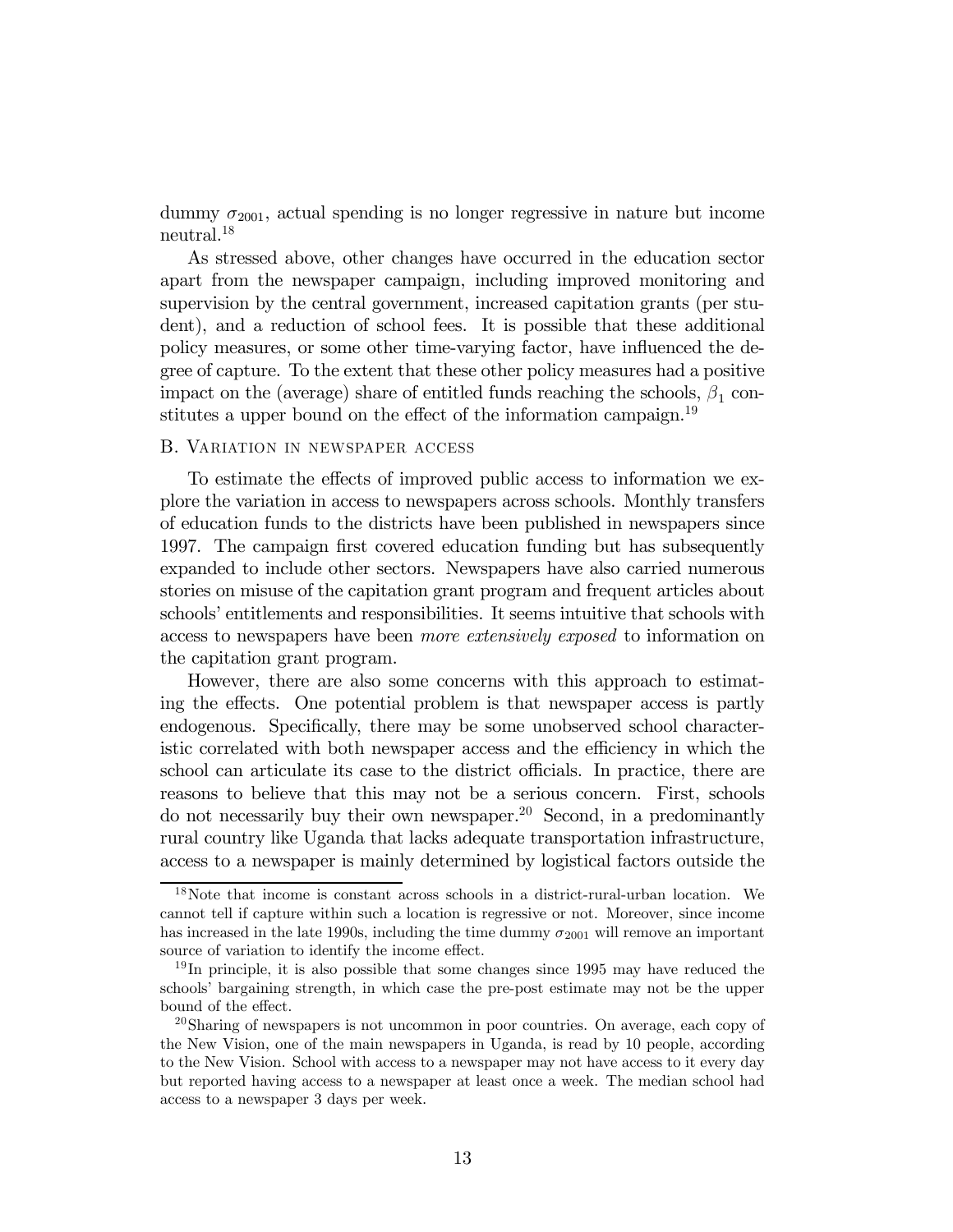$\frac{\text{school}}{\text{community's control}}$ .<sup>21</sup> Another problem with using newspaper access as an instrument is that a school (i.e., head teacher) may be well-informed about the grant program even if it does not have a newspaper if parents in the community where the school is located have access to one. Finally, newspapers readership (frequency, time spent, etc.) may vary greatly across schools reporting access to at least one newspaper. We deal with these concerns in the following section; this section uses the data on newspaper access as reported in the 2002 survey.

To explore the difference between schools with and without access to newspapers, we employ a difference-in-differences strategy.<sup>22</sup> The treatment group is thus schools (head teachers) reporting access to at least one main newspaper in 2001, and the control group is schools (head teachers) reporting that they did not have access to a newspaper in 2001.

Let m denote a group of schools, with  $m = 1$  if the schools belong to the treatment group and  $m = 0$  otherwise. Let  $s_{j0}$  be funding to a school j without access to newspapers and  $s_{j1}$  funding to a school with access to newspapers. The average funding to the group of schools  $m$  without newspapers reporting about the grant program in year t is then  $E[s_{j0}]$  t, m, and the average funding to the group of schools with newspapers in t is  $E[s_{i1}] t, m$ . We observe  $E[s_{i1}]$  2001,  $m = 1$ . The difference-in-differences estimator uses the control group to estimate the counterfactual average,  $E[s_{i0}]$  2001,  $m = 0$ .

Table 4, panel A, depicts the difference-in-differences estimates. The first column reports funding in 1995, the second column reports funding in 2001, and the third column reports the difference between them. The rows give averages (and standard errors) for the treatment group, the control group, and the differences between them. As is evident, in 1995, the treatment and the control group suffered just as much from local capture. In fact, the treatment group received less funds than the control group, although the difference is not significant. This finding suggests that the treatment group did not have any other specific characteristics (apart from access to newspapers) which increased their capability to claim funds in 1995. From 1995 to 2001, there is a large drop in leakage in both groups, which is consistent with the pre-post findings reported above. However, the reduction in leakage is significantly higher in the treatment group. The difference-in-differences estimate is 13.8 and is significant at the 5-percent level. Thus, schools with access to newspapers and thus more extensively exposed to public information about the grant program, on average increased their funding by 13.8 percentage points

<sup>&</sup>lt;sup>21</sup>See Bjorkman  $(2003)$ .

 $22$ Note that our approach differs from the standard difference-in-differences model (see for instance Angrist and Krueger [1999]), since the groups are defined according to ex post characteristics (access to a newspaper).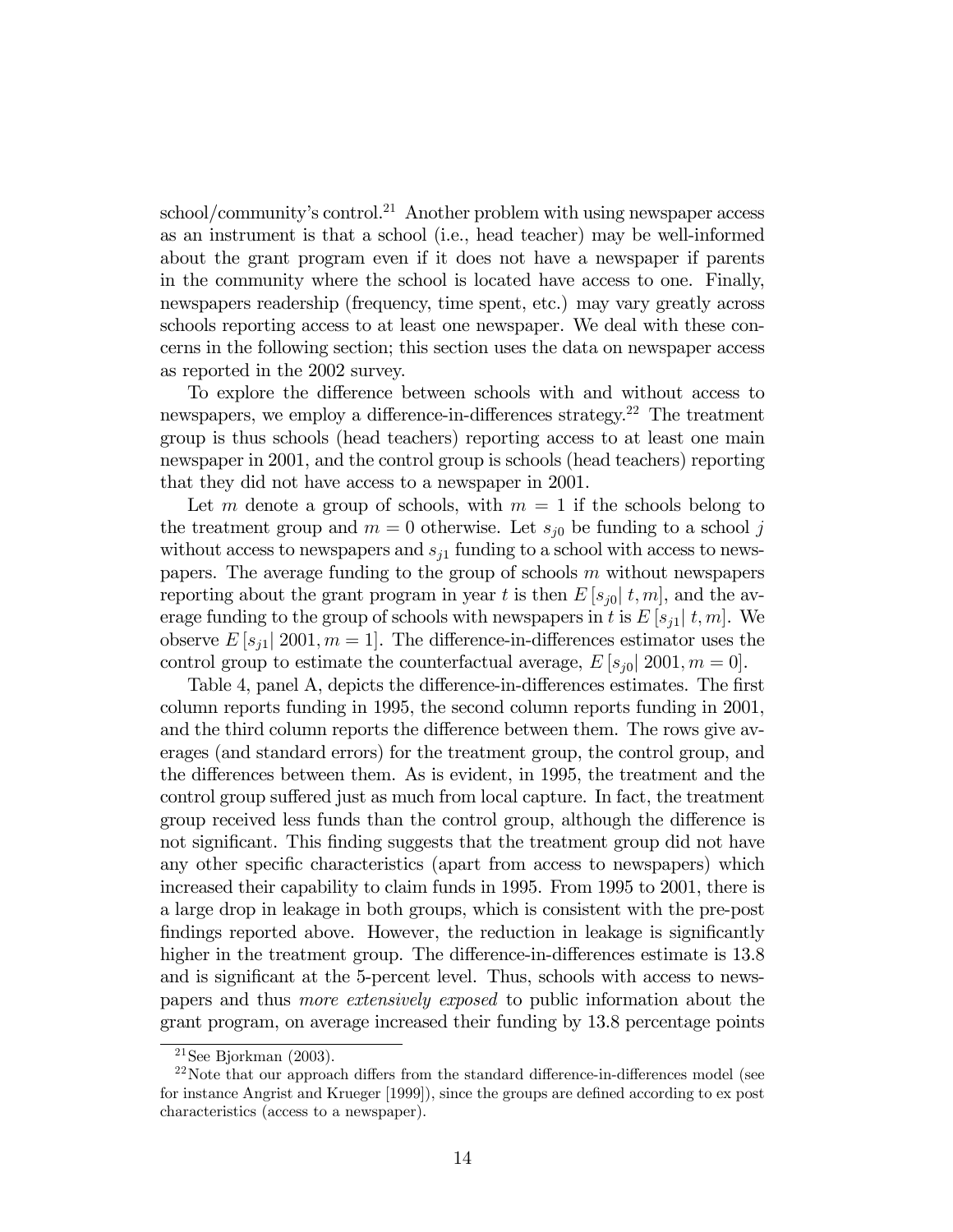more than the schools that lacked access to newspapers.

The identifying assumption in the difference-in-differences model is that in the absence of the campaign, the reduction in capture would not have been systematically different in the group of schools with and without access to newspapers. However, it is possible that the funding shares would have evolved differently across groups if the groups differed in other dimensions, for example in income. Table 5, Regression (1), depicts the regression version of the difference-in-differences method. In Regression (2), we add income as additional control. The difference-in-differences estimate remains unchanged.

Another way to test this assumption is to compare the trend in outcomes before the campaign; i.e., during the period 1991-95. In Table 4, Panel B, we present this control experiment. Although the amount of spending reaching the schools improved over the period, the trends do not differ systematically across the two groups. The differences-in-differences estimate is in fact even negative, although insignificantly different from 0. These results provide some suggestive evidence that the results reported in panel A are not driven by some unobserved variables that cause funding to schools to evolve differently across treatment and control groups.

#### C. Newspapers and knowledge

The maintained assumption in the previous section is that head teachers with access to a newspaper have been more extensively exposed to the campaign, and therefore have better information about the timing of disbursements and the workings of the grant program. In this section, we use data based on a simple knowledge test of head teachers to test this assumption.

Table 6 reports a set of regressions where the explanatory variable is access to newspapers and the dependent variables are test scores indicating to what extent the head teacher correctly answered the question(s) reported in the top row. That is,

$$
q_j = \delta_0 x'_j + \delta_1 m_j + \varepsilon_j \t\t(2)
$$

where  $m_i$  is a binary variable denoting access (= 1) to a newspaper and  $q_i$ is test score of the head teacher in school  $j$ . The second and third last rows in Table 6 report the range of possible scores and average test score in the sample population, respectively.

Regression (1) shows that schools with newspapers are better informed about the formula for deriving the capitation grant. They are also better informed about the timing of releases of funds by the central government (Regression  $(2)$ ). The dependent variable in Regression  $(3)$ , *info*, is the sum of the dependent variables in Regressions (1) and (2). Schools with access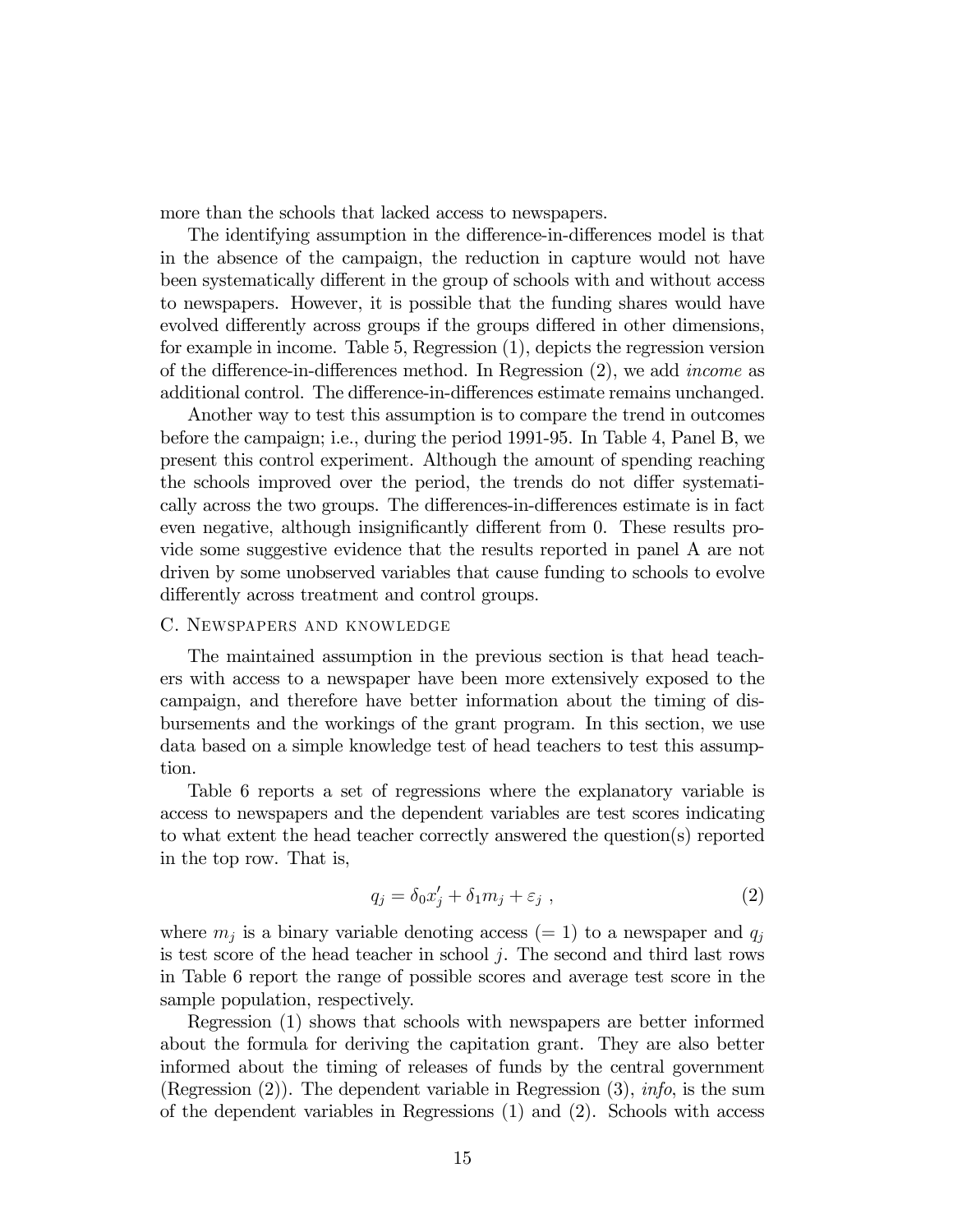to newspapers are more informed in general about the workings of the grant program.

One concern with the test score results in columns 1-3 is that head teachers with access to newspapers are high-ability types and thus more knowledgeable in general. A way to test this is to compare their knowledge in other areas. These test results are presented in Regressions (4)-(6). In Regression (4), the dependent variable is knowledge about news events and people that appeared in the newspapers at the time of the survey in 2002. As expected, head teachers with access to a newspaper are significantly more likely to score high on this variable than head teachers without access to a newspaper.23 However, we find no significant difference between the two types of head teachers in their knowledge of local affairs (Regression  $(5)$ ),<sup>24</sup> or knowledge of general (sociopolitical) issues typically not reported in the papers (Regression  $(6)$ ).<sup>25</sup>

While not providing any comprehensive assessment of head teachers' knowledge and abilities, the test scores findings reported in Table 6 suggest that it is information on the grant program disseminated through newspapers rather than some unobserved characteristic (e.g., ability) correlated with newspaper access that accounts for the observed effects.

<sup>&</sup>lt;sup>23</sup>We asked the respondents if they could identify the following individuals: (a) Winnie Byanyima (outspoken MP and the wife of a former presidential candidate), (b) Thabo Mbeki (President of South Africa), (c) Bono (rock singer who was touring Africa at that time), (d) George W. Bush (President of the United States), and (e) Charles Onyango-Obbo (outspoken editor of The Monitor). We also asked if the respondent could name the (f) Minister of Education (Hon. Makubuya), (g) Minister of Finance (Hon. Ssendaula), and (h) Prime Minister (Hon. Nsibambi). The head teachers with access to newspapers were significantly more likely to respond correctly to each individual question (except the question on President Bush for which we found no significant difference). The variable "knowledge about recent news events" is the average score on these eight questions, where a correct answer is coded as 1 and an incorrect answer is coded as 0.

<sup>&</sup>lt;sup>24</sup>We asked if the respondents could name the (a) District Education Officer, (b) Chief Administrative Officer (in the district), (c) LC 5 Chairman (Local Council 5 chairman), (d) LC 3 Chairman, and (e) their representative in Parliament. The two types of schools (head teachers) were as likely to repond correctly to each of these questions. The variable "knowledge about local affairs" is the average score on these five questions, where a correct answer is coded as 1 and an incorrect answer is coded as 0.

 $^{25}$ Respondents were asked the following questions: what is the (a) largest newspaper by circulation in Uganda (The New Vision), (b) location of East African Parliament (Arusha, Tanzania), (c) MTN (cellular/mobile phone provider), (d) month when the government's budget is presented to Parliament (June), (e) number of districts in Uganda (56), (f) number of members in Parliament (305). The two types of schools (head teachers) were as likely to repond correctly to each of these questions. The variable "general political knowledge" is the average score on these six questions, where a correct answer is coded as 1 and an incorrect answer is coded as 0.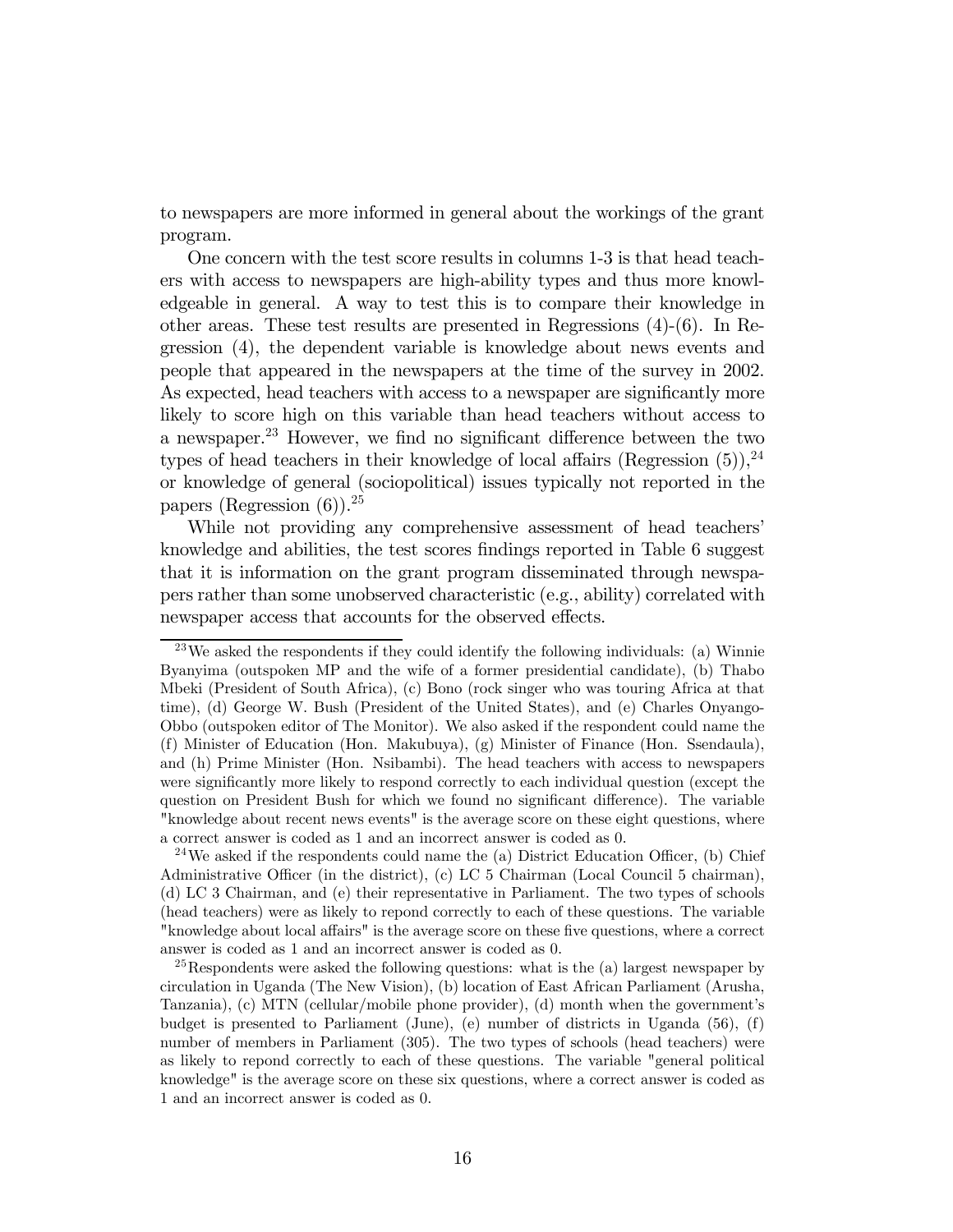# D. Using variation in distance to the nearest newspaper outlet to instrument for exposure to the campaign

The findings presented above show that, since the information campaign started, schools (head teachers) with access to newspapers experienced a significantly larger reduction in capture. These schools are also more informed about the workings of the grant program, but on test scores of general ability they look similar to the group of schools without newspapers. However, as stressed above, using variation in newspaper access to identify the effects of increased access to information as a tool to reduce capture and corruption may be problematic. First, newspaper access is partly endogenous. Second, head teachers may be informed about the grant program by parents with access to newspapers. Third, within the group of newspaper schools, there is variation in how regularly the head teacher has access to a newspaper.

To circumvent these potential problems, we instrument for exposure to the information campaign using distance to the nearest newspaper outlet.<sup>26</sup> For distance to the nearest newspaper outlet to serve as a legitimate instrument for exposure to the campaign, it must affect the school's exposure to new information about the grant program but have no direct effect on the its ability to claim funds from the district. Distance to the nearest newspaper outlet captures the cost and ease of accessing a newspaper. Thus, it is most likely correlated with both the likelihood that the head teacher and the parents in the school community have access to a newspaper (and thereby correlated with the school's and the community's likelihood of being exposed to new information). At the same time, in a sample of predominantly rural schools, we would not expect a direct link between head teacher (parent) characteristics and newspaper outlet. While "high ability" types (teachers and parents) may choose to migrate to urban centers (e.g., the capital Kampala or district capitals), it is hard to imagine that a newspaper outlet is an important determinant of the migration decisions. Evidence in favor of our identification strategy is presented in Table 6 and Table 7.

In Table 7, Regression (1), we estimate the probability of the head teacher having access to newspapers. Being located near a newspaper outlet has a strong and significant effect on the probability of the head teacher having access to newspapers. In Regression (2), we add income. The result remains intact.

Table 6, Panel B, replicates the head teacher knowledge-test regressions, using distance to the nearest newspaper outlet instead of newspaper access (as reported by head teachers) as an explanatory variable. Distance to the

<sup>26</sup>Geographical characteristics, including distance, have been used in other areas to identify causal effects, see for instance Card [1993] and McClellan et al. [1994].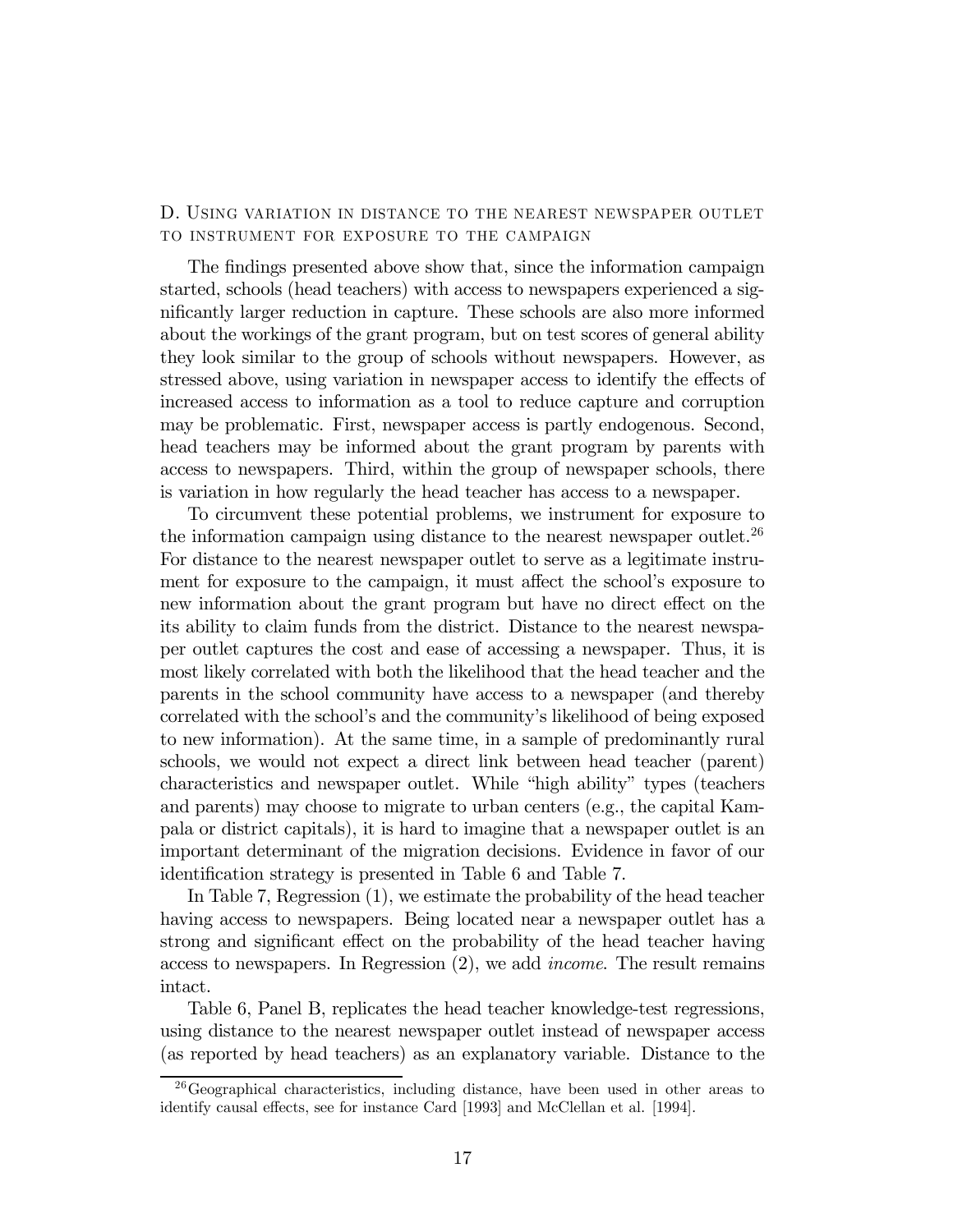nearest newspaper outlet has a strong negative effect on knowledge about the grant formula and timing of releases of funds from the center (Regressions (1)-(3)). Head teachers serving in schools close to a newspaper outlet score significantly higher on the knowledge test about recent news events (Regression (4)). However, distance to the nearest newspaper outlet is uncorrelated with the two test-score-based measures of ability; i.e., knowledge about local affairs and general political knowledge (Regressions (5)-(6)).

The relationship between information about the grant program and proximity to a newspaper outlet is significant and remains intact once controlling for income (Regression (4), Table 7). In Regression (5) we add proximity to the district headquarters and distance to nearest bank branch as additional controls. The district head quarter is typically situated in the district capital. Proximity to a bank branch is a proxy of the distance to nearest urban center. As evident, once controlling for proximity to nearest newspaper outlet, distance to the district capital and urban center have no effect.

Regression (6), Table 7, suggests that distance to the nearest newspaper outlet has an independent effect on the school's knowledge about the grant program; it enters highly significant, suggesting that the community link discussed above is important. Controlling for distance, the coefficient on newspaper access is reduced by 35 percent.

E. Instrument variable estimates for impact of public access to information on capture of funds

Table 8 presents reduced-form coefficients of the distance to the nearest newspaper outlet variable on the change in capture of funds. Specifically, we estimate

$$
s_{jt} = \beta_0 x_{jt} + \beta_1 \, distance_j + \beta_2 \sigma_t + \beta_3 \sigma_t \, distance_j + \mu_j + \varepsilon_{jt} \,,\tag{3}
$$

where  $\beta_3$  is the reduced form estimate. We can difference away the schoolspecific effects. Thus we estimate

$$
\Delta s_{jk} = \beta_0 \Delta x_{jk} + \beta_2 \sigma_{2001} + \beta_3 \sigma_{2001} \, distance_j + \Delta \varepsilon_{jk} \,. \tag{4}
$$

Two sets of regressions are reported in the upper and lower panels of Table 8. In Panel A, we estimate the effect over the information campaign period; i.e.,  $\sigma_t$  takes the value 1 in the post-campaign year 2001 and 0 in the pre-campaign year 1995. The control experiment reported in Panel B estimates the effects during the five-year period prior to the campaign (i.e.,  $\sigma_t$  takes the value 1 in 1995 and 0 in 1991).

As reported in Panel A, there is a strong relationship between distance to the nearest newspaper outlet and reduction in capture since the newspaper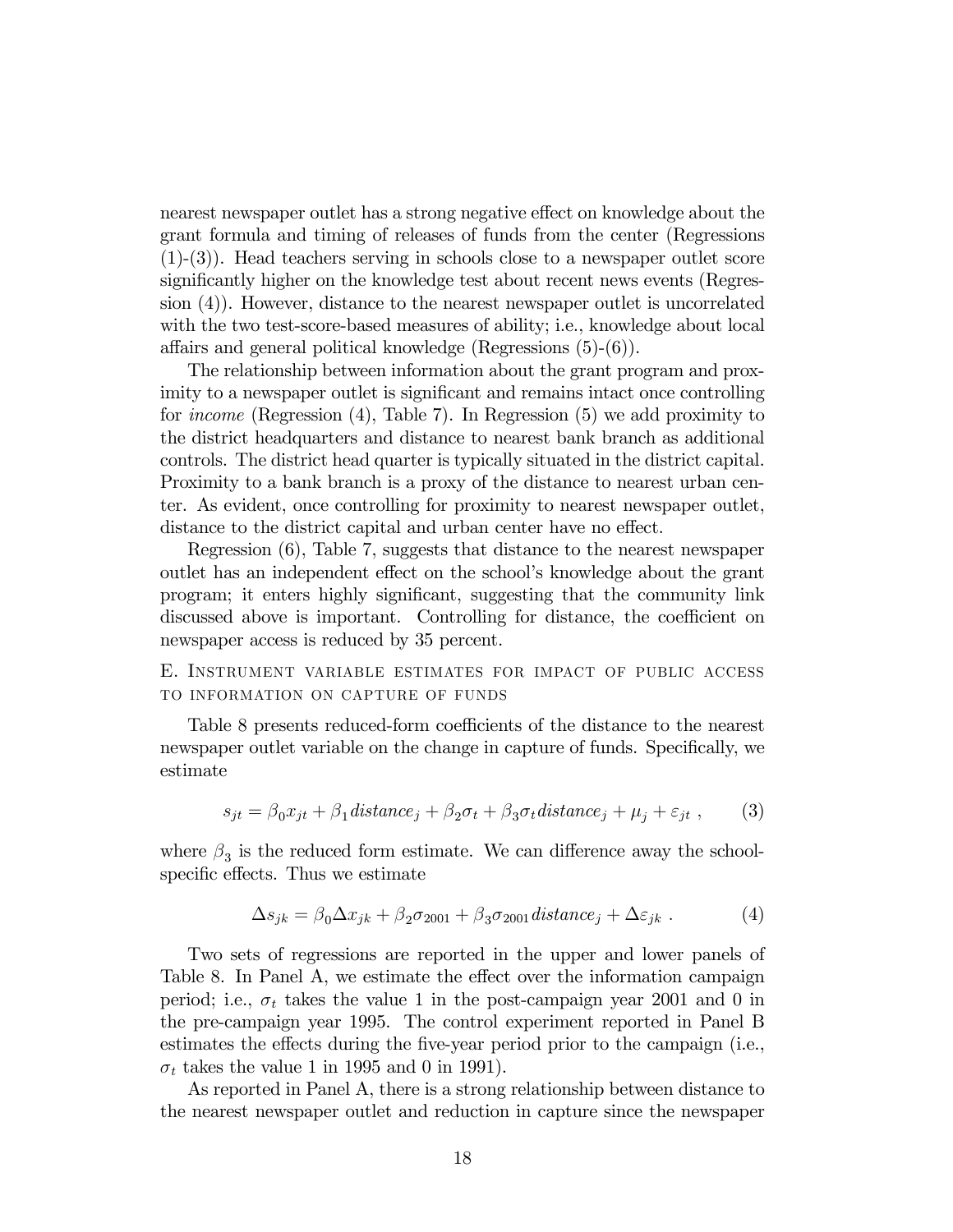campaign started. This result contrasts sharply with the changes in capture rates in the five-year period prior to the campaign, as reported in Panel B.

Table 9, columns 1-2 report the structural regression

$$
\Delta s_{jk} = \gamma_0 \Delta x_{jk} + \gamma_1 \sigma_{2001} + \gamma_2 i n f o_{jk} + \Delta \varepsilon_{jk} , \qquad (5)
$$

The predicted school-specific outcomes,  $\widehat{info}_i$ , are attributed to *distance*<sub>i</sub>, and hence reflect factors outside the school's (community's) control. Note that we use all sample information (388 observations), reported in Table 7, columns (3), to derive the generated regressor  $\widehat{info}_i$ .

Schools more extensively exposed to the newspaper campaign; i.e., the more informed schools, experience a significantly larger reduction in local capture since the campaign started.<sup>27</sup> We report both OLS standard errors (in parenthesis) and bootstrapped standard errors (in brackets). The OLS standard errors are biased because they ignore the uncertainty in the estimated effect of  $distance_j$  on  $info_j$  in the first-stage regression. In practise, this seems to be less of a problem since the two standard error estimates are close.

The quantitative effect of improved access to public information is large. The IV estimate implies that a one standard deviation increase in info results in a 1.1 standard deviation increase in spending reaching the schools (i.e., 44.2 percentage points increase in funding reaching the school between 1995 and 2001).

#### F. Group effects: Some suggestive evidence

So far we have analyzed the effects of improved public access to information through the direct channels from a more informed school and community. However, there are reasons to believe that exposure to the newspaper campaign may be correlated across schools within the district. For example, there may be externalities in learning about the grant program.<sup>28</sup> Specifically, teachers may learn from their peers. Local capture may also be influenced by an exogenous (contextual) group effect. This would be the case if the local officials cannot distinguish whether or not a school is informed (has access to newspapers) about its entitlement. Then, funding to school  $j$  in district k would depend on the share of schools being informed in the district rather

<sup>&</sup>lt;sup>27</sup>The fit of first-stage regression (i.e., (2) with *info* as dependent variable) is good. The F-test of the significance of distance in the first-stage regression is 11.8 with p-value of 0.00.

<sup>&</sup>lt;sup>28</sup>There are several studies from developing countries that have shown that learning externalities are quantitatively important in, for example, the adoption of new technologies. See for instance Besley and Case [1994] and Foster and Rosenzweig [1995].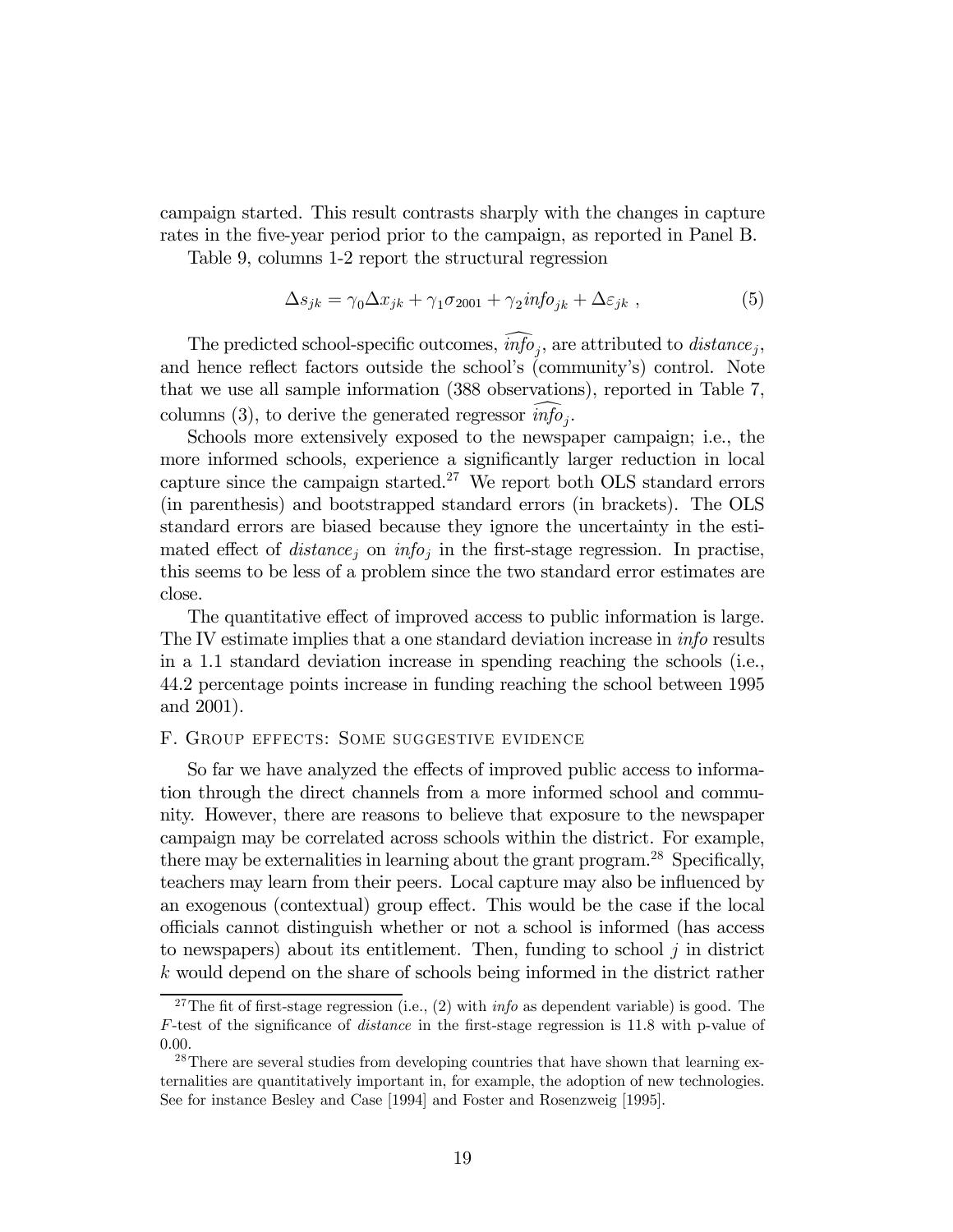than the individual school's knowledge. In Appendix B, we present a simple model that highlights these two types of group effects.

In this section, we provide some suggestive evidence of group effects. As discussed in Appendix B, the two group mechanisms are complements and empirically we cannot distinguish between them. What we can do is test if the degree of capture for school j in district  $k$  is influenced by the aggregate or average exposure to the newspaper campaign in the district.

A first test of this is reported in column (2), Table 9. In column (2), we add the average exposure to the newspaper campaign in the district, defined as the average distance to the nearest newspaper outlet in the district  $(avdistance_{jk})$ , to the first stage regression  $(2).^{29}$  Both proximity to a newspaper outlet and the average distance to the nearest newspaper outlet in the district enter significantly, suggesting that school j:s awareness of its entitlements is affected by the degree of exposure to the newspaper campaign of other schools in the district. This is consistent with there being important externalities in learning about the grant program across peers.

Column (3) presents the IV estimate of the effects of improved public access to information, using both  $distance_{jk}$  and  $avdistance_{jk}$  as instruments. With both  $distance_{ik}$  and  $avdistance_{ik}$  as controls, the predicted schoolspecific information about the grant program is more precisely estimated (the F-statistic of their joint significance in the first-stage regression is 15.9 and is highly significant). This shows up in the structural equation since the standard errors of  $info<sub>i</sub>$  are smaller. Since the model is now overidentified, we can also test the validity of the instruments; i.e., that the instruments are uncorrelated with the error process in (5). As reported in the second row from the bottom, we cannot reject the null hypothesis that the instruments satisfy the orthogonality conditions.

In column  $(4)$ , we separate between the effects of school-specific information and the average information across schools in the district.  $info_{jk}$  is the predicted school-specific outcomes attributed to distance<sub>jk</sub>, and avinfo ik the average outcomes attributed to  $avdistance_{jk}$ . Both information variables enter significantly. While the coefficient on avinfo is larger, we cannot reject the hypothesis that the coefficients are equal. The IV estimates in column (4) suggest that a one standard deviation increase in  $info$  [avinfo] results in a 0.73 [0.46] standard deviation increase in spending reaching the schools. These findings are consistent with the contextual group effect mechanism discussed in appendix B. However, the findings are suggestive, since in column (4) we allow the average exposure to the newspaper campaign in the district

<sup>&</sup>lt;sup>29</sup>Avdistance<sub>jk</sub> =  $\frac{1}{N_k-1} \sum_{i=1}^{N_k-1} distance_i$ , where  $N_k$  is the number of schools in district k, and  $distance_j$  is the distance to nearest newspaper outlet of school j.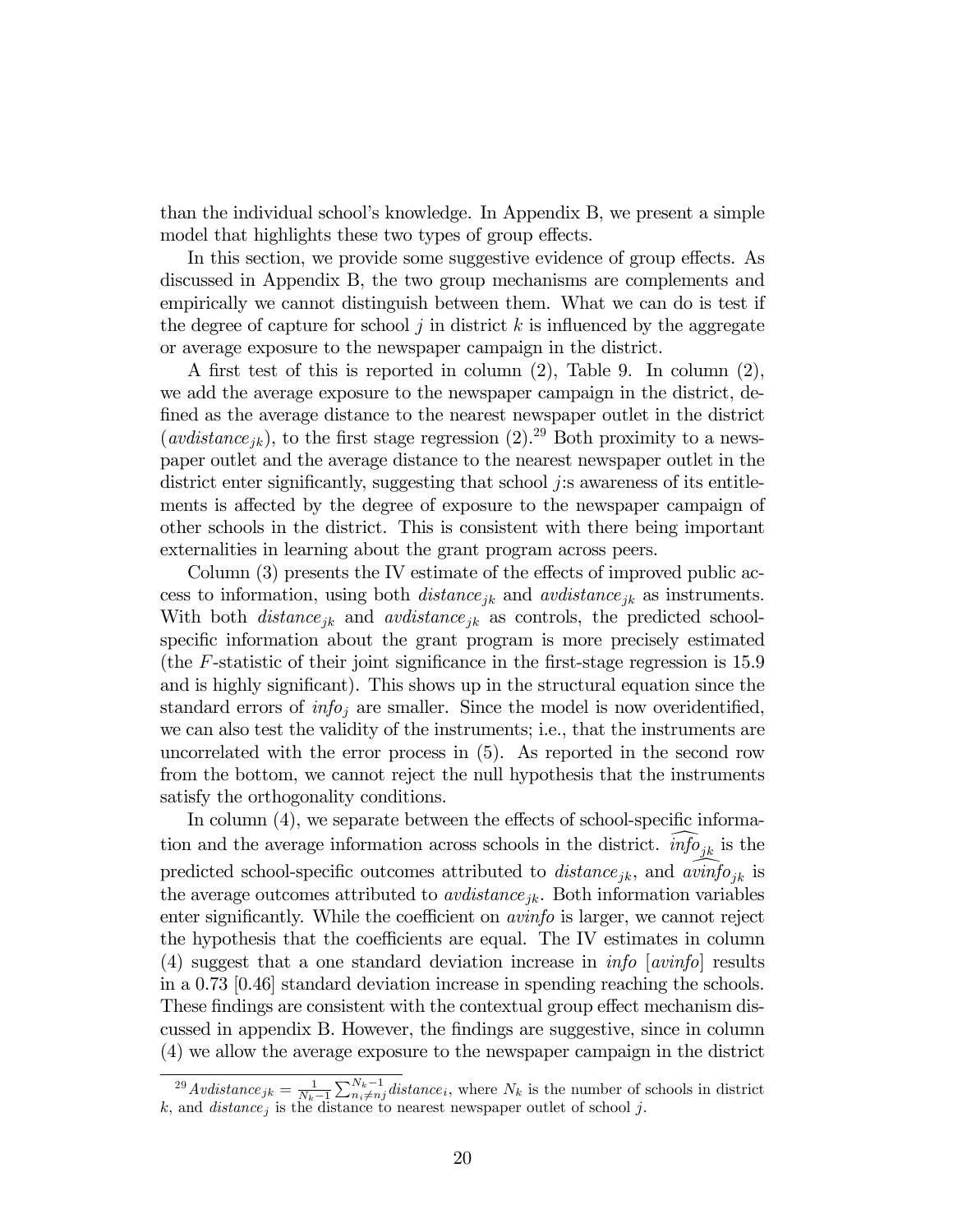$(avdistance_{ik})$  to only influence the reduction in capture through improved access to information about the grant program of all other schools in the district. As reported in column (2), the average exposure to the newspaper campaign in the district may also (through learning externalities) influence individual schools knowledge about the program.

#### G. ROBUSTNESS TESTS

We run a number of additional robustness tests on the results reported above, including dropping, one at the time, all observations from each region in Uganda to see whether the results are driven by any region-specific effects. The IV estimates of the effects of being better informed range from 52.3 (when schools in the northern region are dropped) to 70.1 (when schools in the central region are dropped) and are highly significant. We also dropped the schools that received more than 100 percent of their entitlements in a given year. This raised the IV estimate slightly. Finally, we added additional controls in all specifications, including a measure of the quality of the school leadership (measured as the share of qualified teachers) and school size. All results remain intact. Since both school size and staff composition may be endogenous and since we lose a few observations when including these additional controls, we leave them out of the base specifications.

#### VI. Conclusion

Through a relatively inexpensive policy action–the provision of mass information– Uganda dramatically reduced district-level capture of a public program aimed at increasing primary education. Poor people who were less able than others to claim their entitlement from district officials before the campaign, but just as likely in 2001, benefited most.

In this paper, we exploit the public information campaign to assess the effects of increased public access to information as a tool to reduce capture and corruption of public funds. We use distance to the nearest newspaper outlet as an instrument for exposure to the campaign. Proximity to a newspaper outlet is positively correlated with the head teachers' knowledge about rules governing the grant program and the timing of releases of funds from the center, but uncorrelated with test scores of general ability. A strong (reduced-form) relationship exists between distance to the nearest newspaper outlet and reduction in capture since the newspaper campaign started. The post-campaign reduction in capture contrasts sharply with the pattern prior to the newspaper campaign. Instrumenting for head teachers' knowledge about the grant program, we find that public access to information is a powerful deterrent to local capture.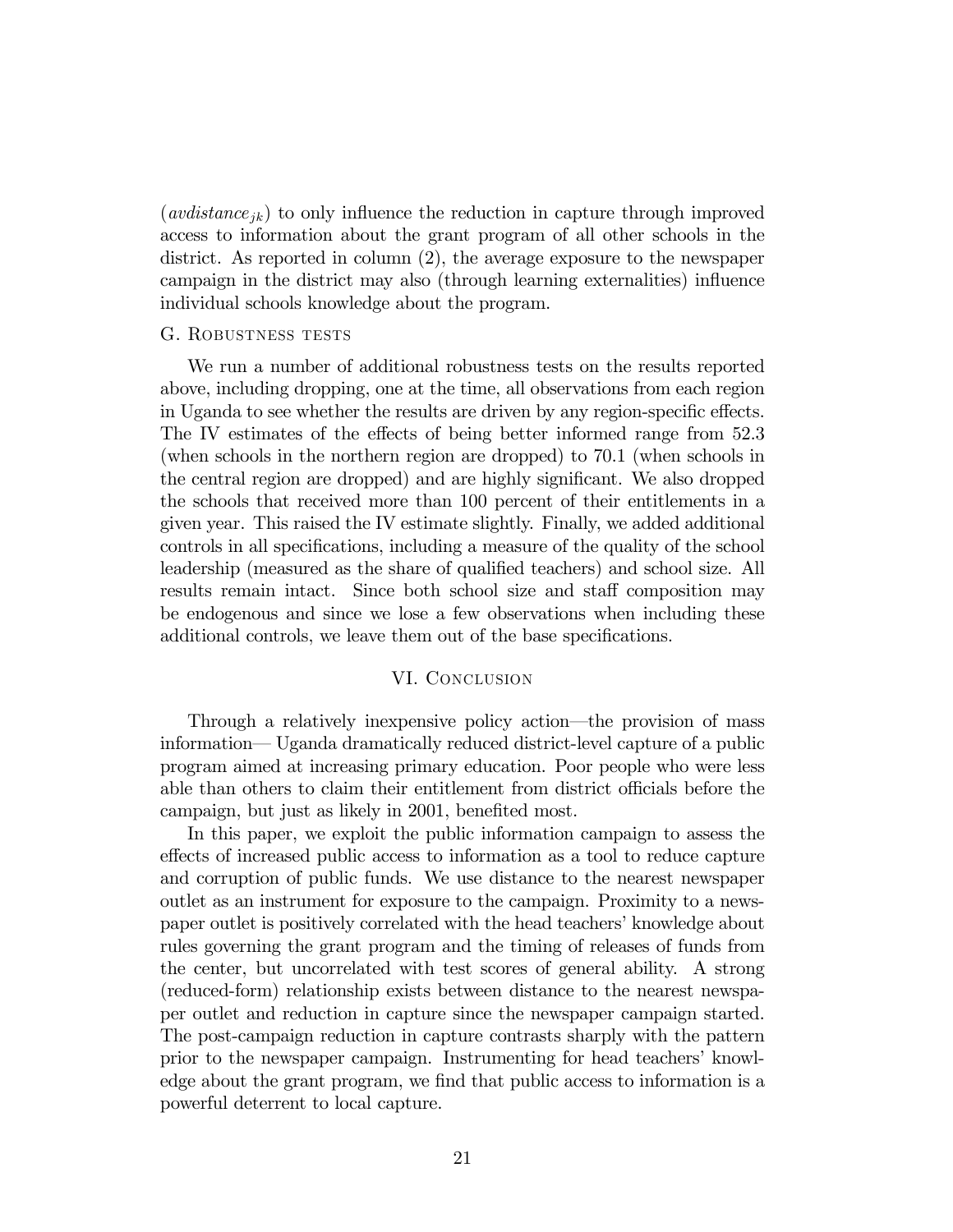A number of other public expenditure tracking surveys show that capture is not a problem specific to Uganda above. Local capture in education programs appears to be a serious problem in most African countries where similar studies have been implemented, including Ghana, Tanzania, and Zambia (Reinikka and Svensson [2004]). A common denominator in these education programs is that, at best, users have limited knowledge about the public funding they are entitled to.

At present, several countries have, or are in the process of initiating a capitation grant program (for example Cambodia, Kenya, and Tanzania). The results presented in this paper suggest the value of making public information available to the beneficiaries (parents and teachers) about the school-funding program.

#### VI. References

Ades, Alberto, and Rafael Di Tella. 1997. "National Champions and Corruption: Some Unpleasant Interventionist Arithmetic." The Economic Journal 107(443): 1023—42.

Ades, Alberto, and Rafael Di Tella. 1999. "Rents, Competition, and Corruption." American Economic Review 89(4): 982—93.

Ahrend, Rudiger. 2002. "Press Freedom, Human Capital, and Corruption." Working Paper 2002-11. Delta (Ecole Normale Supérieure), Paris.

Angrist, Joshua D., and A. B. Krueger. 1999. "Empirical Strategies in Labor Economics." In Orley C. Ashenfelter and David E. Card, eds., Handbook of Labor Economics, Vol. 3A. Amsterdam: Elsevier Science Pub. Co.

Banerjee, Abhijit, and Ruimin He. 2003. "The World Bank of the Future." American Economic Review 93(2): 39—44.

Bayart, Jean-François. 1993. The State in Africa: The Politics of the Belly. London; New York: Longman.

Besley, Timothy, and Robin Burgess. 2002. "The Political Economy of Government Responsiveness: Theory and Evidence From India." The Quarterly Journal of Economics 177(4):1415—51.

Besley, Timothy, and Ann Case. 1994. "Unnatural Experiments? Estimating the Incidence of Endogenous Policies." Working Paper 4956. National Bureau of Economic Research, Cambridge, Mass.

Björkman, Martina. 2003. "Public Funding in the Educational Sector and Its Effect on Test Scores." Department of Economics, Stockholm University. Processed.

Brunetti, Aymo, and Beatrice Weder. 2003. "A Free Press is Bad News for Corruption." Journal of Public Economics 87(7-8): 1801—24.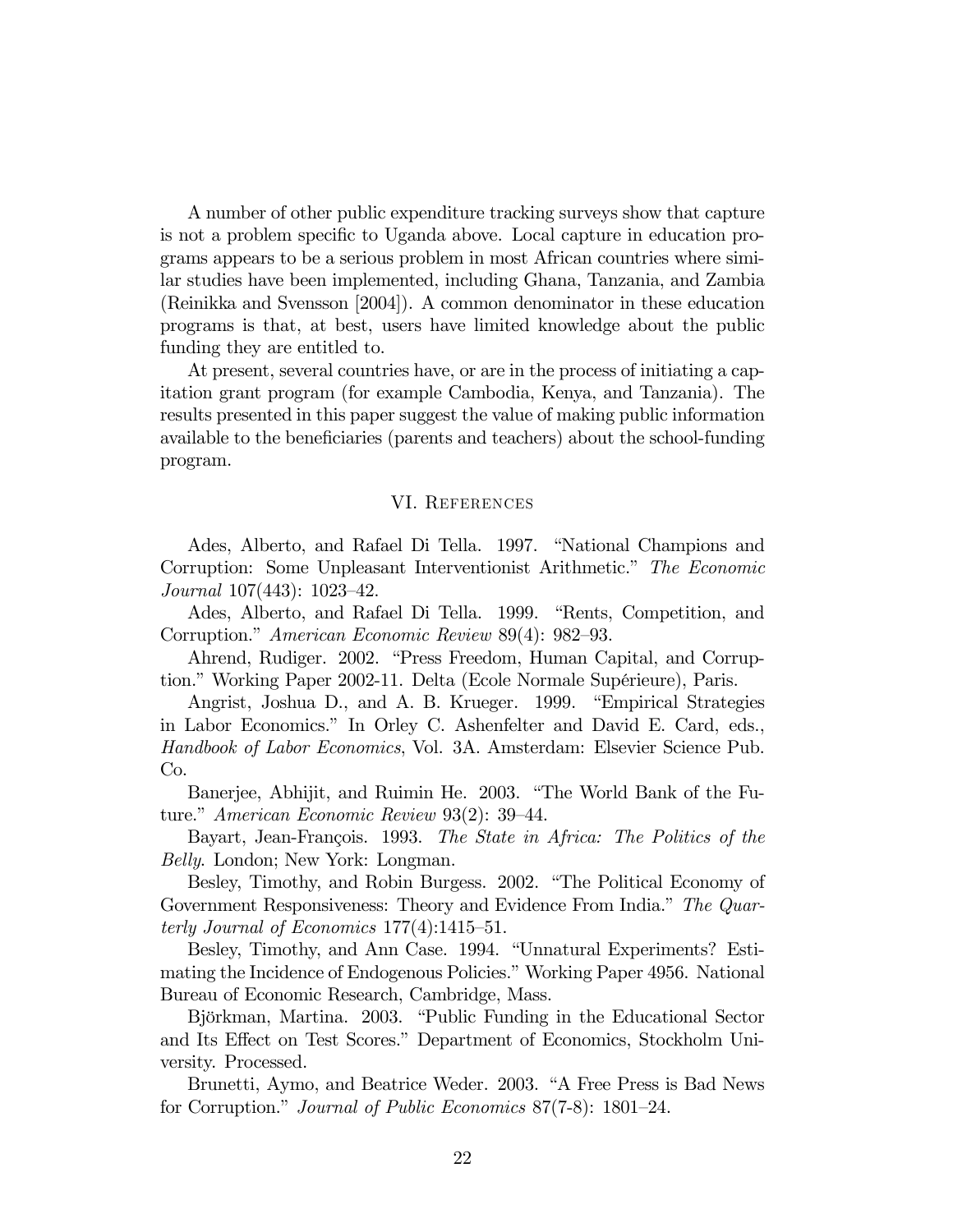Card, David. 1993. "Using Geographical Variation in College Proximity to Estimate the Return to Schooling." NBER Working Paper Series No. 3383.

Dehn, Jan, Ritva Reinikka, and Jakob Svensson. 2003. "Survey Tools for Assessing Performance in Service Delivery." In François Bourguignon and Luiz A. Pereira da Silva, eds., The Impact of Economic Policies on Poverty and Income Distribution: Evaluation Techniques and Tools. A copublication of the World Bank and Oxford University Press.

Di Tella, Rafael, and Ernesto Schargrodsky. 2003. "The Role of Wages and Auditing During a Crackdown on Corruption in the City of Buenos Aires." *Journal of Law and Economics XLVI* (1): 269–92.

Djankov, Simeon, Caralee McLiesh, Tatiana Nenova, and Andrei Shleifer. 2003. "Who Owns the Media?" Journal of Law and Economics XLVI (2): 341—81.

Foster, Andrew, and Mark R. Rosenzweig. 1995. "Learning By Doing and Learning from Others: Human Capital and Technical Change in Agriculture." Journal of Political Economy 103:1176—1209.

Hellman, Joel S., Geraint Jones, Daniel Kaufmann, and Mark Schankerman. 200a. "Measuring Governance, Corruption, and State Capture." Policy Research Working Paper 2312. World Bank, Development Research Group, Washington, D.C..

Hellman, Joel S., Geraint Jones, Daniel Kaufmann. 2000b. "Seize the State, Seize the Day: State Capture, Corruption, and Influence in Transition."Policy Research Working Paper 2444. World Bank, Development Research Group, Washington, D.C.

Jeppsson, Anders. 2001. "Financial Priorities under Decentralization in Uganda." Health Policy and Planning 16(2): 187—192.

Manski, Charles F. 1993. "Identification of Endogenous Social Effects: The Reflection Problem." Review of Economic Studies 60: 531—42.

Mauro, Paulo. 1995. "Corruption and Growth." The Quarterly Journal of Economics 110: 681—12.

McClellan, Mark, Barbara J. McNeil, and Joseph P. Newhouse. 1994. "Does More Intensive Treatment of Acute Myocardial Infarction in the Elderly Reduce Mortaility?" Journal of the American Medical Association 272  $(11): 859-66.$ 

McPake, Barbara, Delius Asiimwe, Francis Mwesigye, Mathias Ofumbi, Pieter Streefland, and Asaph Turinde. 1999. "The Economic Behavior of Health Workers in Uganda: Implications for Quality and Accessibility of Public Health Services." Social Science and Medicine 49(7): 849–65.

Persson, Torsten, Guido Tabellini, and Francesco Trebbi. 2001. "Electoral Rules and Corruption." Working Paper 8154. National Bureau of Eco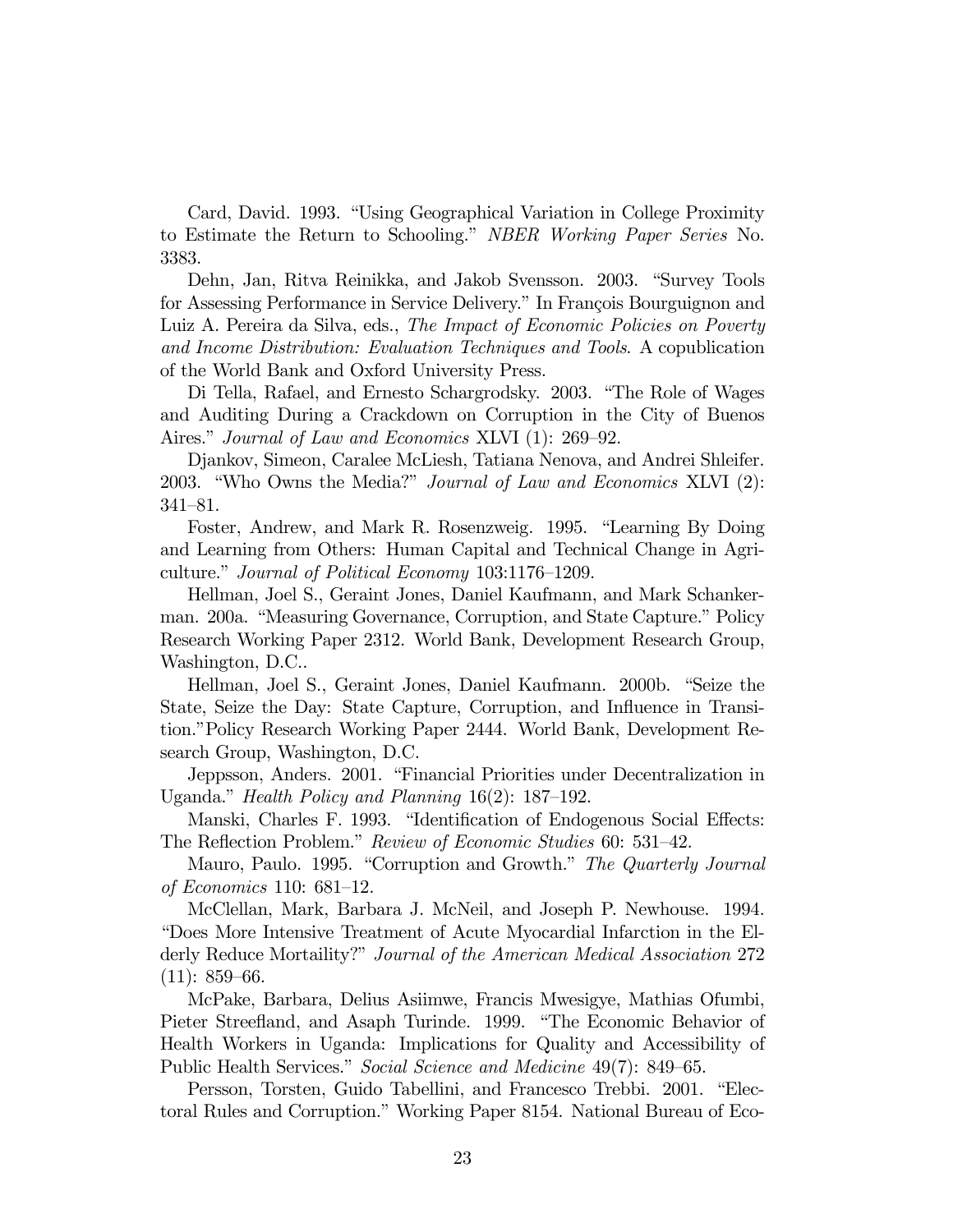nomic Research. Cambridge, Mass.

Reinikka, Ritva. 2001. "Recovery in Service Delivery: Evidence from Schools and Health Centers." In Ritva Reinikka and Paul Collier, eds., Uganda's Recovery: The Role of Farms, Firms, and Government. Regional and Sectoral Studies. Washington, D.C.: World Bank.

Reinikka, Ritva, and Jakob Svensson. 2003. "Survey Techniques to Measure and Explain Corruption." Policy Research Working Paper 3071. World Bank, Development Research Group, Washington, D.C.

Reinikka, Ritva, and Jakob Svensson. 2004. "Local Capture: Evidence from a Central Government Transfer Program in Uganda." The Quarterly Journal of Economics 119(2).

Stasavage, David. 2003. "On the Role of Democracy in Uganda's Move to Universal Primary Education." Background paper for the World Development Report 2004: Making Services Work for Poor People. Washington, D.C.: World Bank.

Strömberg, David. 2003. "Mass Media and Public Policy." European Economic Review 45(4-6): 652—63.

Strömberg, David. 2004. "Radio Impact on Public Spending." The Quarterly Journal of Economics 119(1).

Svensson, Jakob. 2000. "Foreign Aid and Rent-seeking." Journal of International Economics 51(2): 437—461.

Svensson, Jakob. 2003. "Who Must Pay Bribes and How Much? The Quarterly Journal of Economics 118 (1): 207—30.

Thomas, Melissa. 1998. "Corruption and Political Finance in Africa." PREM Seminar Series. World Bank, Washington, D.C.

Thomas, M. 1999. "The Incentive Structure of Systemic Corruption." World Bank, Washington, D.C. Processed.

Treisman, Daniel. 2000. "The Causes of Corruption: A Cross-National Study." Journal of Public Economics 76(3): 399—457.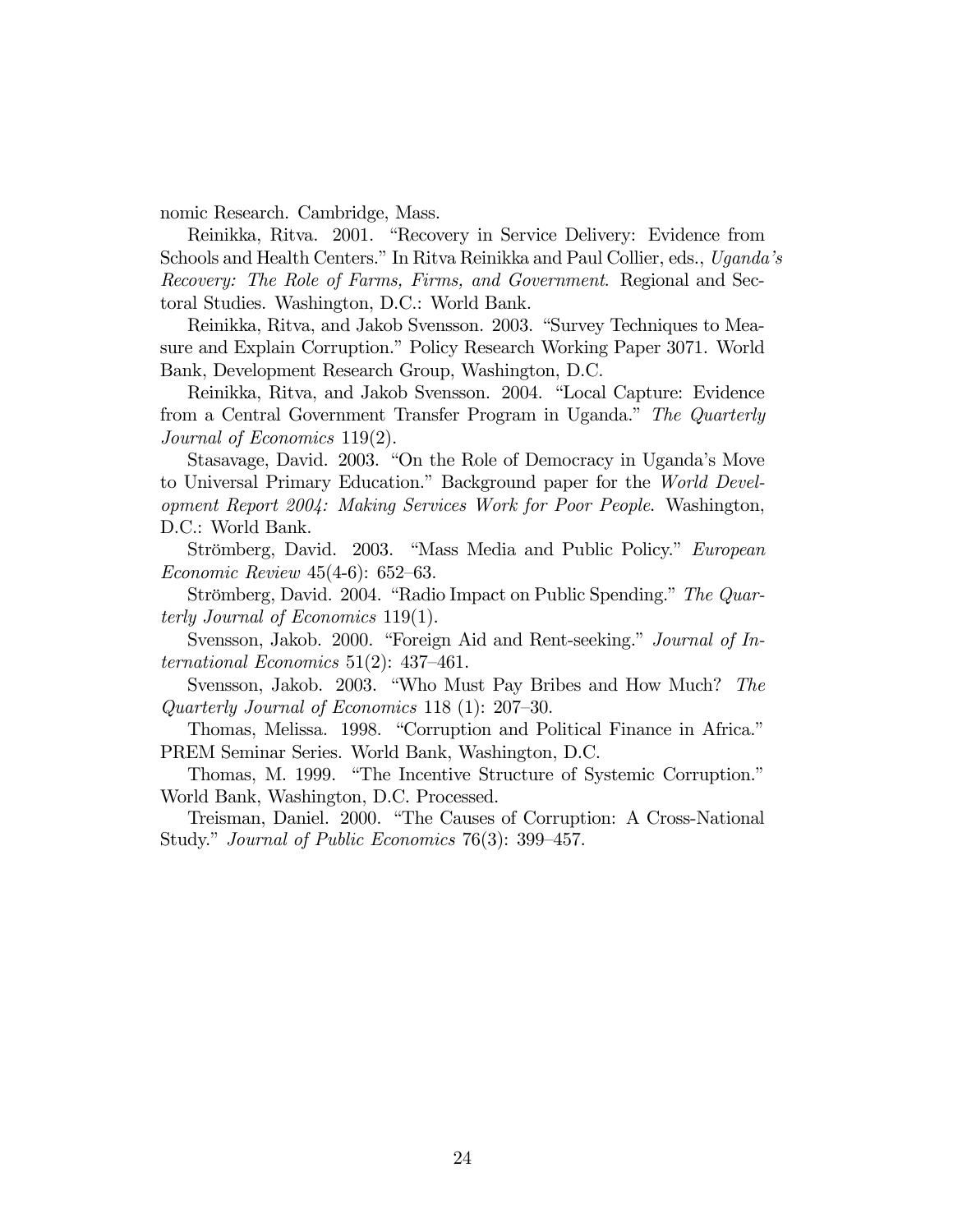#### Appendixes

#### Appendix A: Variable definition and data description

 $\sigma_{2001}$  = treatment dummy taking the value 1 in the post-information period 2001 and 0 in the pre-information period 1995.

distance to nearest newspaper outlet  $=$  distance to the nearest newspaper outlet in kilometers (log) (source: survey data).

 $income = mean$  consumption level in the district-urban-rural location constructed from the 1995 and 1999/2000 Uganda National Household Surveys (source: constructed using data from the 1995 and 1999/2000 Uganda National Household Survey).

 $info = sum of the test scores "knowledge about the formula for deriving the cap$ itation grant" [0,1] and "knowledge about the timing of releases of funds by the central government"  $[0,1]$ .

newspaper  $=$  dummy taking the value 1 if the school has access to a national newspaper, 0 otherwise (source: survey data).

school size  $=$  number of students in P1-P7 (source: survey data).

 $s_{it}$  = capitation grant received as a share of what should have been received, adjusted for withheld funds by the Ministry of Finance (MoF) and for lower enrollment rates as reported by the central government (source: survey data, official statistics from MoF)

share of qualified teachers  $=$  share of qualified teachers to total number of teachers (source: survey data).

#### Appendix B: A simple model of the effects of the campaign

Consider a public official in a district who receives funds  $\bar{s}$  per school from the government. There are  $J > 1$  schools in the district. The official is in charge of disbursing the funds to the schools. He may capture part (or all) of the funds, but then runs the risk of being investigated. If investigated, the official will be fired (conditional on parts of the fund being captured). A fired official cannot keep any captured funds. An investigation can be initiated by the central government. Assume there to be a probability  $\rho$  that an audit (monitoring visit) will take place in school  $j$  and conditional on the audit, an investigation will be initiated with probability  $m(s_j)$ , where  $m'(s_j) < 0$ ,  $m''(s_j) > 0$ ,  $m(\bar{s}) = 0$ , and  $m(0) = 1$ . We thus assume the likelihood of an investigation to be a function of how large parts of the centrally disbursed funds reaches the school. The probability function is depicted in Figure 1.

Individual schools may also initiate an investigation (by voicing a complaint to higher authorities). The probability of a school voicing a complaint depends on both the amount of money the school is receiving and whether it is aware of its entitlements. Specifically, we assume the likelihood of school i initiating an investigation to be  $\theta_j m(s_j)$ , where  $\theta_j \in [0,1]$  captures the school's knowledge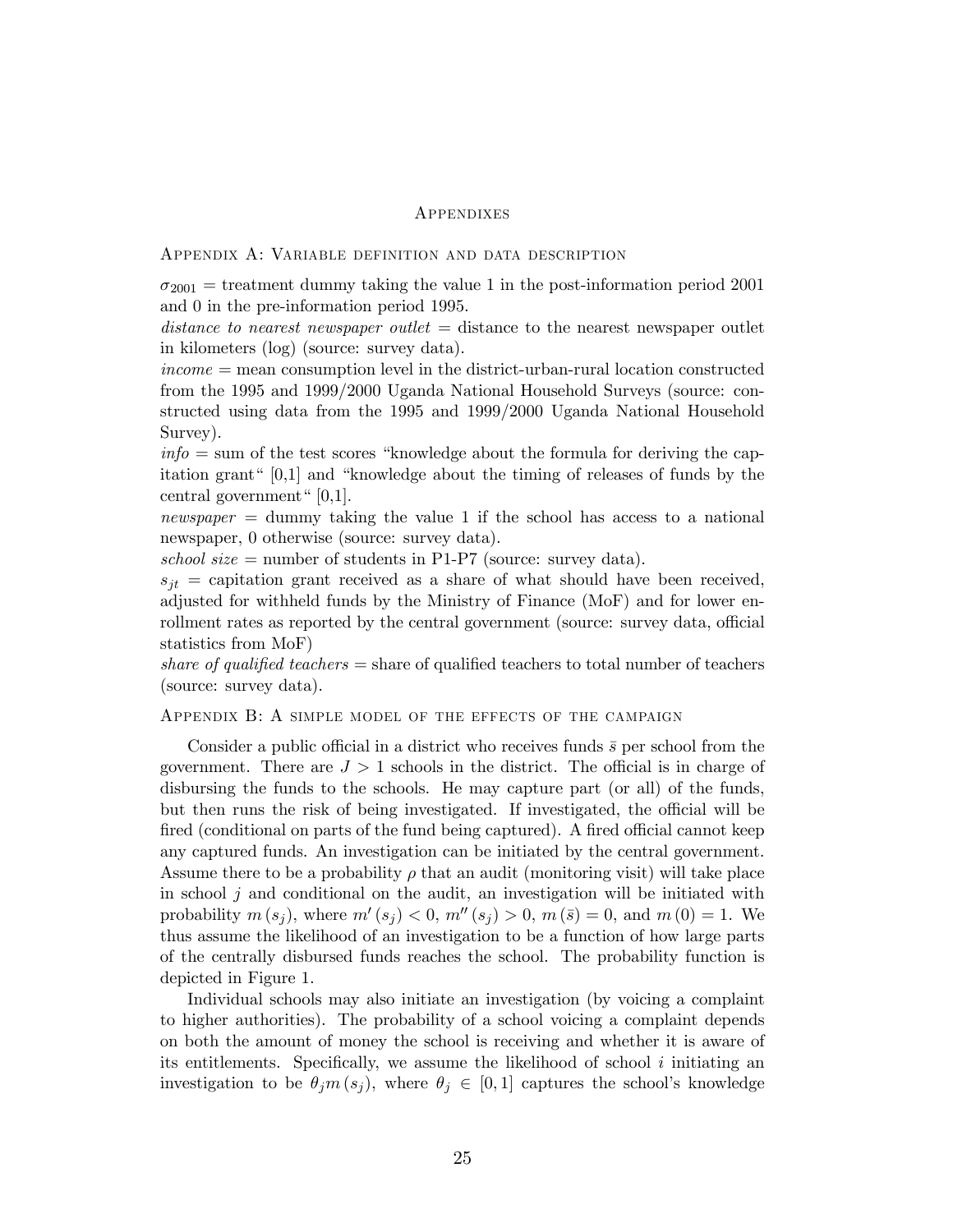

Figure 1: Probability of an investigation as a function of  $s_i$ .

about its entitlement.30

We start by assuming that the official can observe  $\theta_i$ .

The probability of an investigation of capture of funds from school  $j, p_j$ , is

$$
p_j = \rho m(s_j) + (1 - \rho)\theta_j m(s_j) = \gamma_j m(s_j),
$$
\n(6)

where  $\gamma_j \equiv \rho + (1 - \rho)\theta_j$ .<sup>31</sup>

The public official is an expected rent-maximizer. Thus, he maximizes capture taking (6) into account. The expected rents are

$$
\Pi = (1 - P) \left[ J\bar{s} - \sum_{j=1}^{J} s_j \right],\tag{7}
$$

where  $P = 1 - \prod_{i=1}^{J}$  $j=1$  $(1 - p_j)$  is the likelihood of an investigation being initiated in

at least one school, and the second term is aggregate capture.

Solving the official's maximization problem yields J first-order conditions (for  $s_1, \ldots s_J$ ),

$$
-\gamma_j m'(s_j) \left( J\bar{s} - \sum_{i=1}^J s_i \right) - [1 - p_j] = 0 \quad j = 1, 2...J. \tag{8}
$$

<sup>&</sup>lt;sup>30</sup>Note that this assumption implies that for a fully informed school (i.e.,  $\theta_j = 1$ ), the likelihood of an investigation is the same as for an audited school. It is straightforward to relax the assumption that the probability of the government initiating an investigation,  $m(s_i)$ , is the same as the probability of the school doing so. The qualitative results remain intact.

<sup>31</sup>Note that if an audit takes place, we assume that the school will not initiate its own investigation.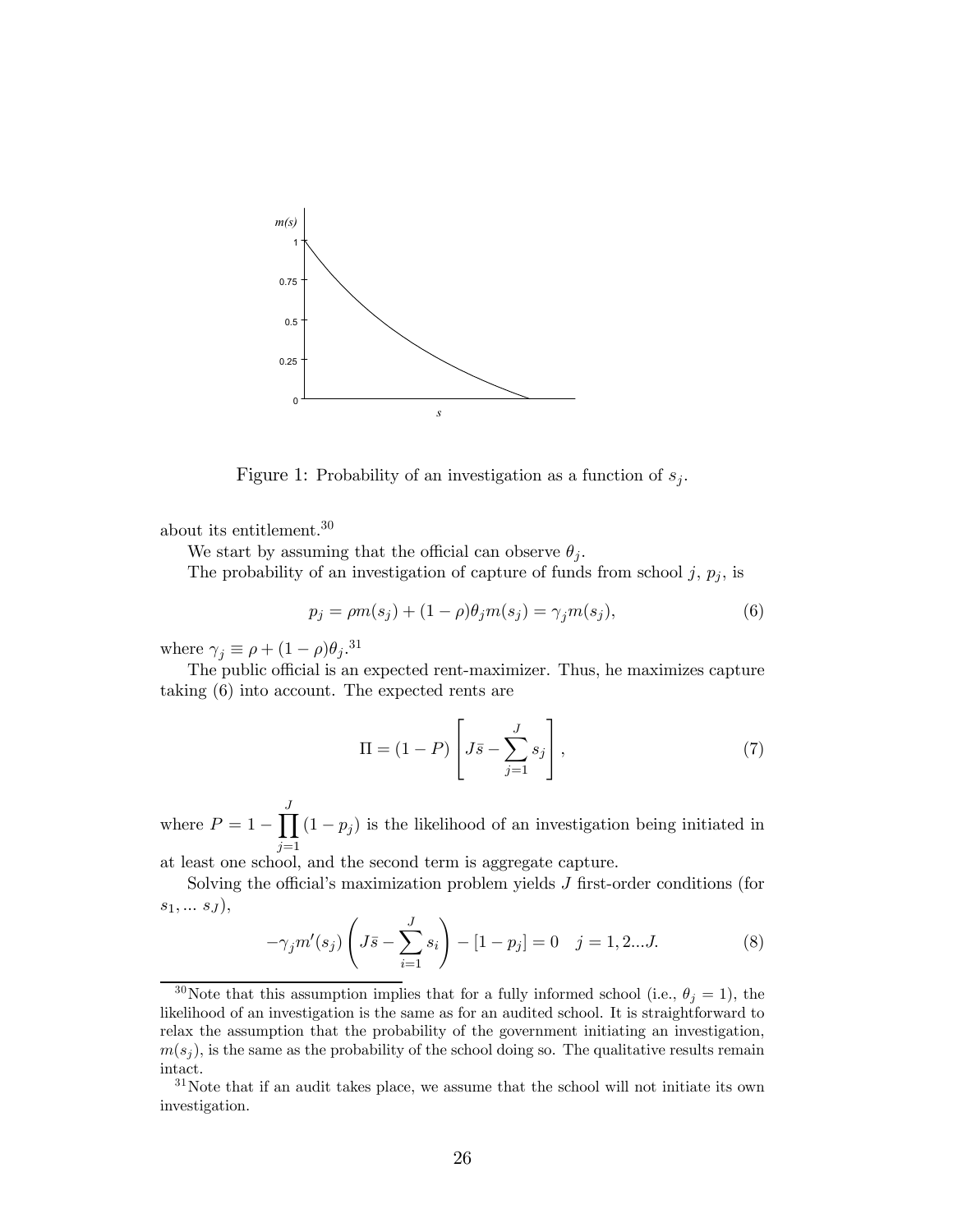The first-order conditions illustrate the tradeoff facing the public official. Reducing capture to school  $j$  by one unit increases the chances of no investigation taking place and thus that the official can keep his captured funds  $\left(J\bar{s}-\sum_{i=1}^J s_i\right)$ , the first term in (8), but also lowers the expected returns by  $(1 - p_i)$  units.

Total differentiating the first-order condition, we can show that local capture of funding to school j is a negative function of external supervision (or audit)  $\rho$ , and a negative function of the school-specific effect  $\theta_j$ .<sup>32</sup> Moreover, an increase in school j:s knowledge of the grant program reduces the funding to school  $k$ , even if school  $k$  is informed. The intuition is as follows. If a school becomes more informed, this forces the official to increase that school's funding. As a result, total capture,  $($ J $\bar{s} - \sum_{i=1}^{J} s_i$  $)$ , falls. This, in turn, reduces the return to honest behavior (first term in  $(8)$ ) and, as a result, more funds will be captured from school k.

Consider instead a situation in which the official does not know the extent to which each individual school is aware of its entitlement, i.e.,  $\theta_i$  is private information, but the official has knowledge about the overall distribution of informed schools. We can capture this by assuming there are two types of schools, more informed schools (type θ schools) and less informed schools (type  $\theta$  schools), where  $\bar{\theta} > \theta$ . The official knows that a share  $\alpha \leq 1$  of the schools are of type  $\bar{\theta}$ .

The probability of an investigation of capture of funds from school  $j, p_j$ , is now

$$
p_j = \gamma m(s_j),\tag{9}
$$

where  $\gamma \equiv \rho + (1 - \rho) [\alpha \bar{\theta} + (1 - \alpha) \underline{\theta}]$ . Solving the official's maximization problem yields first-order conditions,

$$
-\gamma m'(s_j) \left( J\bar{s} - \sum_{i=1}^J s_i \right) - [1 - p_j] = 0 \text{ for } j = 1, 2...J \tag{10}
$$

In this second version of the model, external supervision (or audit) has a similar effect as in the full-information version. However, a school's individual knowledge about its entitlements  $\theta_i$  does not influence the outcome. Instead, funding to school  $i$  depends on the share of schools being informed. It is straightforward to show that  $ds_i/d\alpha > 0$ , i.e., the more informed schools in a district the more funding to each individual school. In Manski's [1993] terminology, local capture is driven by an exogenous (contextual) group effect.<sup>33</sup>

So far we have assumed that there are no externalities in learning about the grant program. However, it seems reasonable to assume that school staff learn

<sup>32</sup>Proofs available upon request.

<sup>&</sup>lt;sup>33</sup>There is an exogenous (contextual) group effect since there is a causal relationship between the characteristics of the peer group members and outcome (average access to newspapers affects the official's maximization program and thus each school's funding).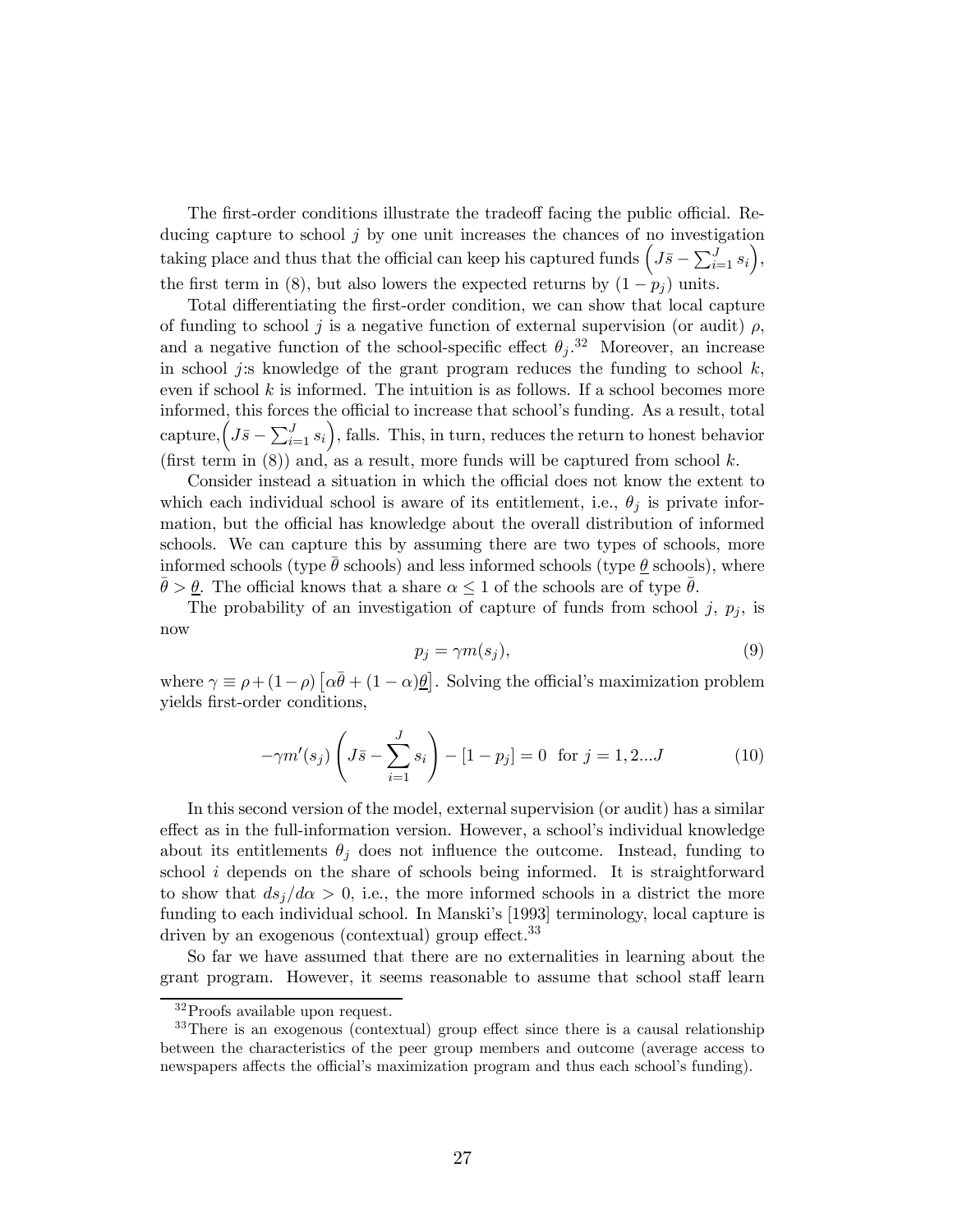

Figure 2: Knowledge  $\Theta_j(\eta_j, \eta)$  as function of  $\eta$ .

from their peers or friends.<sup>34</sup> A simple way to introduce externalities in information across schools is to assume that  $\theta_j$  is a non-negative function of both a school-specific effect  $\eta_i$  (e.g., access to a newspaper) and the stock of knowledge in the district (e.g., average newspaper access in the district)  $\eta$ . Specifically, let  $\eta_j = \{0,1\}$  where  $\eta_j = 1$  (0) indicates that the school has (has not) access to a newspaper and  $\bar{\eta} = (1/J) \sum_{i=1}^{J} n_i$ . A school's knowledge about its entitlement is now  $\theta_j = \Theta_j(\eta_j, \eta)$ , where  $\frac{d\Theta_j}{d\eta_j} \geq 0$ ,  $d\Theta_j/d\eta \geq 0$ , and  $\Theta_j(1, \eta) \geq \Theta_j(0, \eta)$ . The knowledge function  $\Theta_j(\eta_j, \eta)$  is illustrated in Figure 2.

If  $\theta_j$  is private information, introducing externalities will not change the relative distribution of school grants across schools, although it will positively affect the amount each school receive. That is,  $s_j = s$  for all schools, but the amount received will be higher as aggregate knowledge increases. In this case, local capture is driven both by an exogenous (contextual) group effect and an endogenous group effect (Manski [1993]).

If local officials can partly or fully observe each school's knowledge about the grant, introducing externalities will affect, and possibly change the sign of,  $ds_k/d\theta_j$ . In the example considered above, if  $\theta_j = \Theta_j(\eta_j, \eta)$ , an increase in school j.s knowledge about the grant may now (if the externalities are strong enough) even increase funding to school  $k$ . In this case, there are two countervailing forces. As before, if a school becomes more informed this forces the official to increase that school's funding. As a result, total capture,  $(J\bar{s} - \sum_{i=1}^{J}s_i)$ , falls. This in turn reduces the return to behaving honestly (first term in (8)) and as a result more funds will be captured from school k. However, a higher  $\eta_i$  also raises the marginal return of reducing capture (first term in (8)) and reduces the expected marginal

 $34$ There are several studies from developing countries that have shown that learning externalities are quantitatively important in, for example, the adoption of new technologies. See for instance Besley and Case (1994) and Foster and Rosenzweig (1995).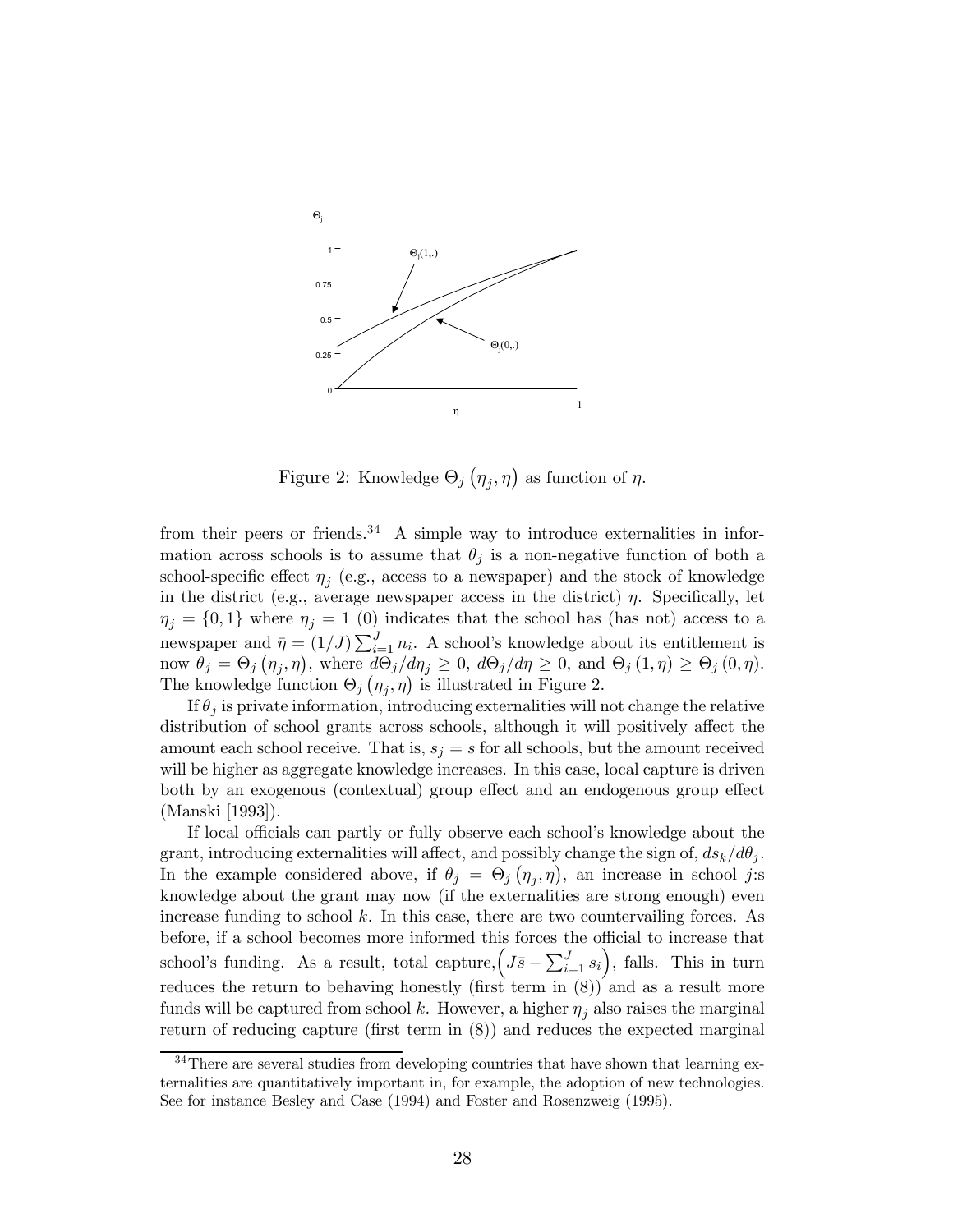loss of channeling more funds to the schools (second term in (8)). Both these forces will tend to increase funding to school  $k$ .

More generally, if the official observers a signal of each school's knowledge, for instance the official observes if the school has access to a newspaper or not, and learning spillovers are important, he will rationally induce that all schools' knowledge about the grant in the district have increased. If the knowledge function is as depicted in Figure 2, the higher  $\eta$ , the more funding to each individual school and the smaller the difference between  $\eta_j=1$  and  $\eta_k=0$  schools.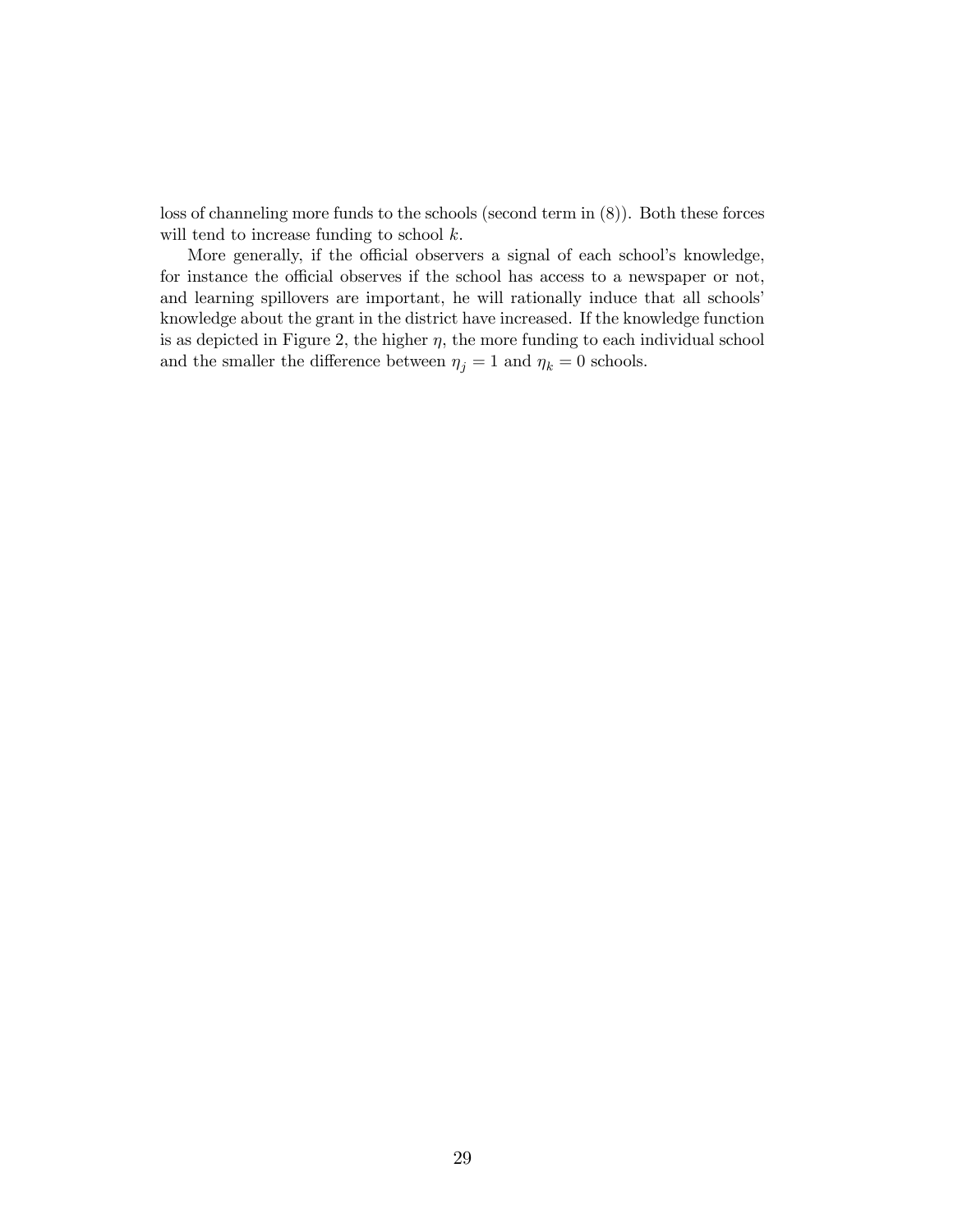|             | Mean        | Median           | St. dev.      | Max   | Min              | Obs |
|-------------|-------------|------------------|---------------|-------|------------------|-----|
| All schools |             |                  |               |       |                  |     |
| 1995        | 23.9        | $\boldsymbol{0}$ | 35.1          | 109.8 | $\boldsymbol{0}$ | 229 |
| 2001        | 81.8        | 82.3             | 24.6          | 177.5 | 9.0              | 217 |
|             | Mean (1995) |                  | Mean $(2001)$ |       |                  |     |
| Regions     |             |                  |               |       |                  |     |
| Central     | 24.3        |                  | 92.8          |       |                  |     |
| North       | 26.7        |                  | 102.4         |       |                  |     |
| Northwest   | 11.2        |                  | 90.3          |       |                  |     |
| West        | 24.0        |                  | 71.6          |       |                  |     |
| Southwest   | 21.1        |                  | 83.3          |       |                  |     |
| East        | 20.1        |                  | 62.4          |       |                  |     |
| Northeast   | 36.0        |                  | 73.4          |       |                  |     |

 **Table 1**. Summary information on capture (in percent)

a. Grants received as share of entitled grants.

| <b>Table 2.</b> Summary statistics on school characteristics |  |  |  |
|--------------------------------------------------------------|--|--|--|
|                                                              |  |  |  |

|                                    | Median | Mean   | Std.dev. |
|------------------------------------|--------|--------|----------|
| 1995                               |        |        |          |
| School size (no. of students)      | 449    | 531    | 375      |
| Income                             | 7,315  | 7,785  | 3,612    |
| Share of qualified teachers        | 0.88   | 0.79   | 0.25     |
| 2001                               |        |        |          |
| School size (no. of students)      | 855    | 952    | 477      |
| Income(Ush)                        | 9,001  | 10,322 | 5,078    |
| Share of qualified teachers        |        | 0.91   | 0.17     |
| Newspaper                          |        | 0.63   | 0.44     |
| Distance to newspaper outlet (km)  | 9      | 15.3   | 33.3     |
| Average distance to NP outlet (km) | 15.8   | 15.3   | 8.5      |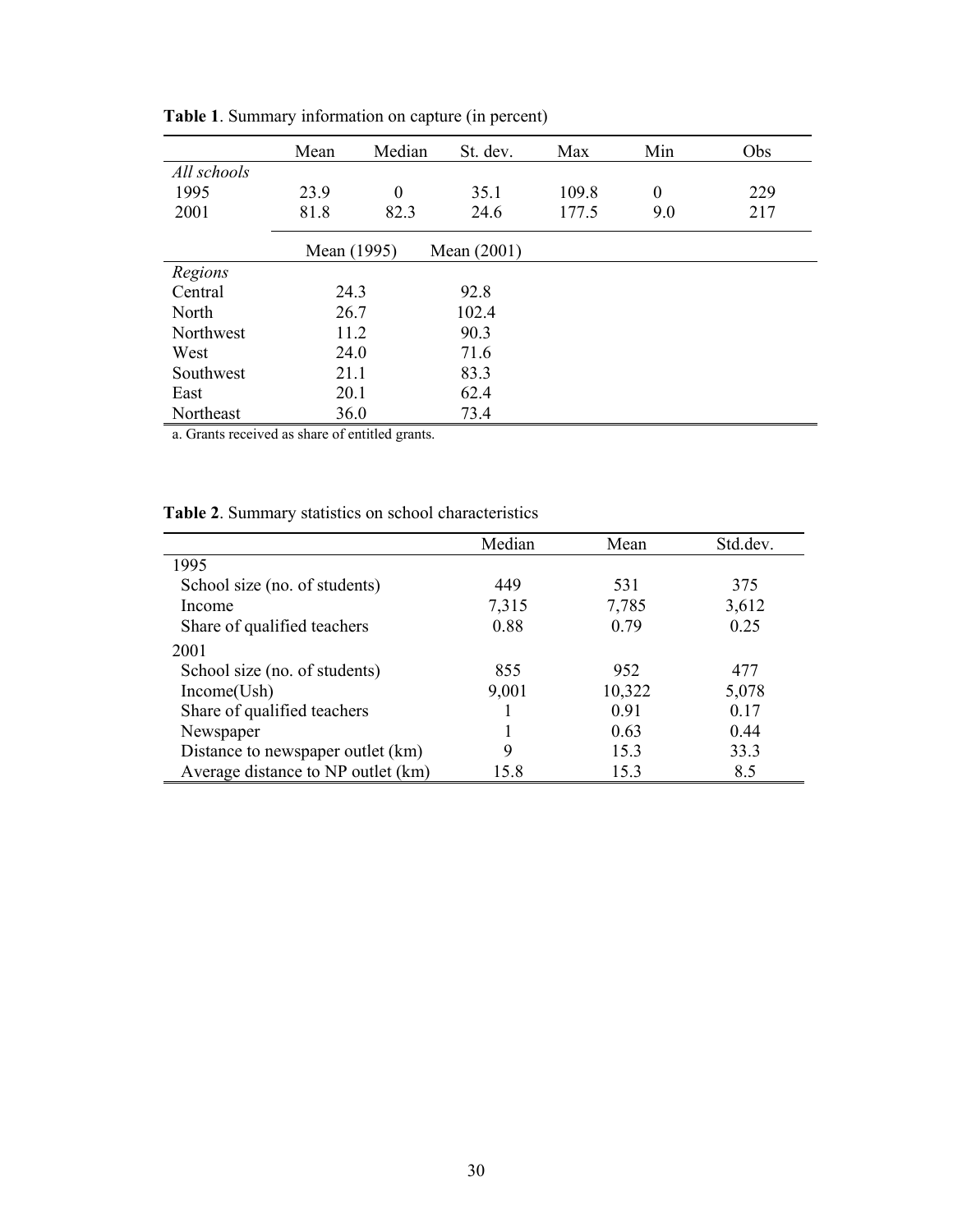|  |  | Table 3. Pre-post outcomes |
|--|--|----------------------------|
|--|--|----------------------------|

| Specification        | (1)                                   | (2)                 |
|----------------------|---------------------------------------|---------------------|
| Income               | $***$<br>$0.012^{^{\circ}}$<br>(.002) | $-0.002$<br>(.002)  |
| $\sigma_{2001}$      |                                       | $60.3***$<br>(4.28) |
| School fixed effects | yes                                   | yes                 |
| Adj. $R^2$           | 0.10                                  | 0.56                |
| Schools              | 247                                   | 247                 |
| Observations         | 446                                   | 446                 |

a. Dependent variable is grants received as share of entitled grants.

b. Controls are share of qualified teachers and number of students.

c. Robust standard errors in parenthesis.

d. \*\*\* [\*\*] (\*) denote that the parameter is significantly different from zero at the 1 [5] (10) percent levels.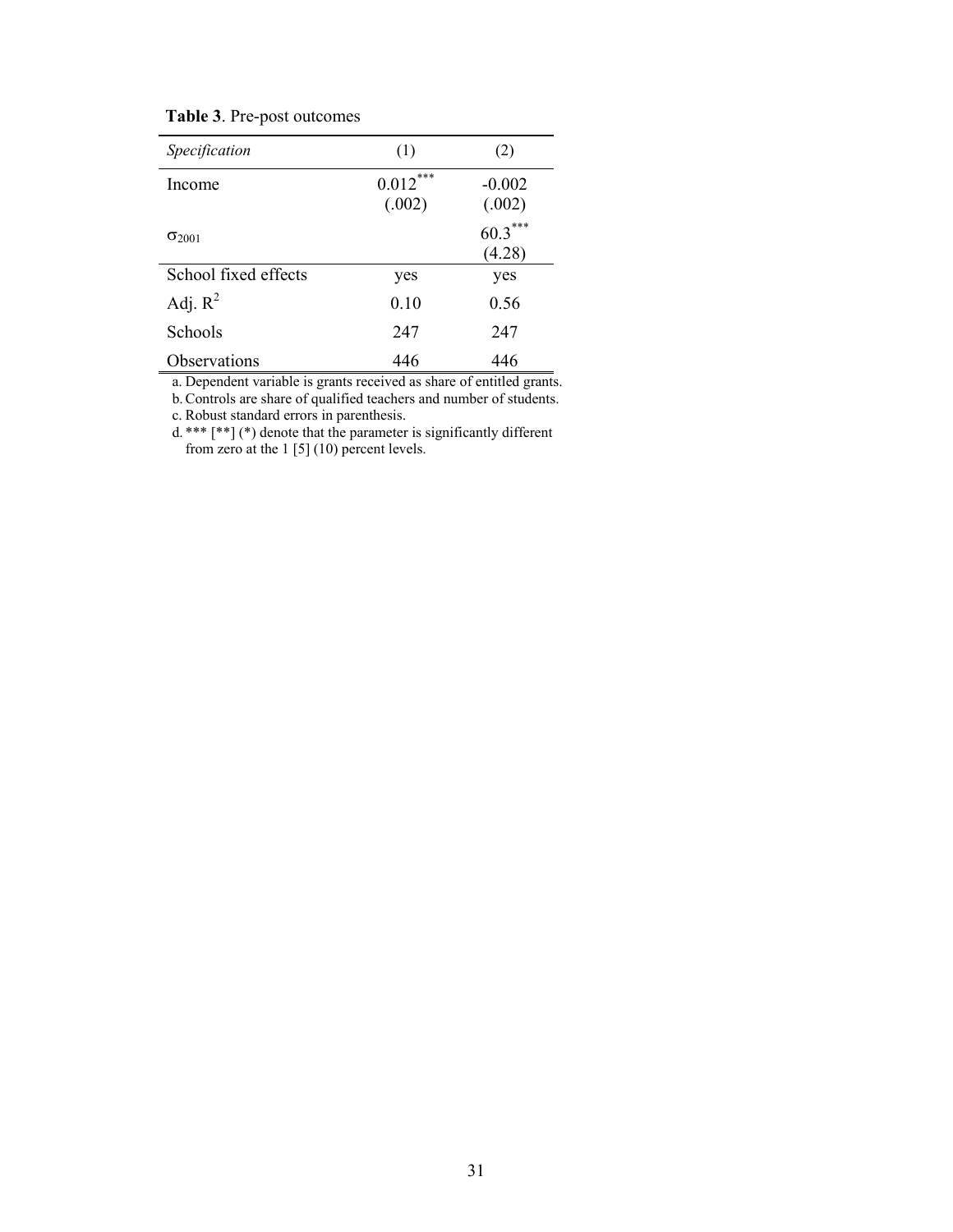| Group                                                   |           | Year      |                         |
|---------------------------------------------------------|-----------|-----------|-------------------------|
| Panel A: Campaign experiment<br>(no. observations: 444) | 1995      | 2001      | 2001-1995<br>difference |
| Access to newspapers                                    | $24.5***$ | $83.7***$ | $59.2***$               |
|                                                         | (2.87)    | (1.94)    | (3.46)                  |
| No access to newspapers                                 | $29.6***$ | $75.0***$ | $45.4***$               |
|                                                         | (5.40)    | (3.11)    | (6.22)                  |
| Access-no access difference                             | $-5.12$   | $8.68***$ | $13.8$ **               |
|                                                         | (6.10)    | (3.66)    | (7.13)                  |
| Panel B: Control experiment<br>(no. observations: 417)  | 1991      | 1995      | 1991-1995<br>difference |
| Access to newspapers                                    | $3.30***$ | $24.5***$ | $21.2***$               |
|                                                         | (1.30)    | (2.87)    | (3.14)                  |
| No access to newspapers                                 | 2.94      | $29.6***$ | $26.7***$               |
|                                                         | (1.93)    | (5.40)    | (5.73)                  |
| Access-no access difference                             | 0.36      | $-5.12$   | $-5.48$                 |
|                                                         | (2.32)    | (6.10)    | (6.61)                  |

**Table 4**. Difference-in-differences estimates of the effects of having a newspaper on capture and control experiment

a. Average funding received (in percent), with robust standard errors in parenthesis.

b. \*\*\*  $[**]$  (\*) denote statistically significant at 1 [5] (10) percent levels, respectively.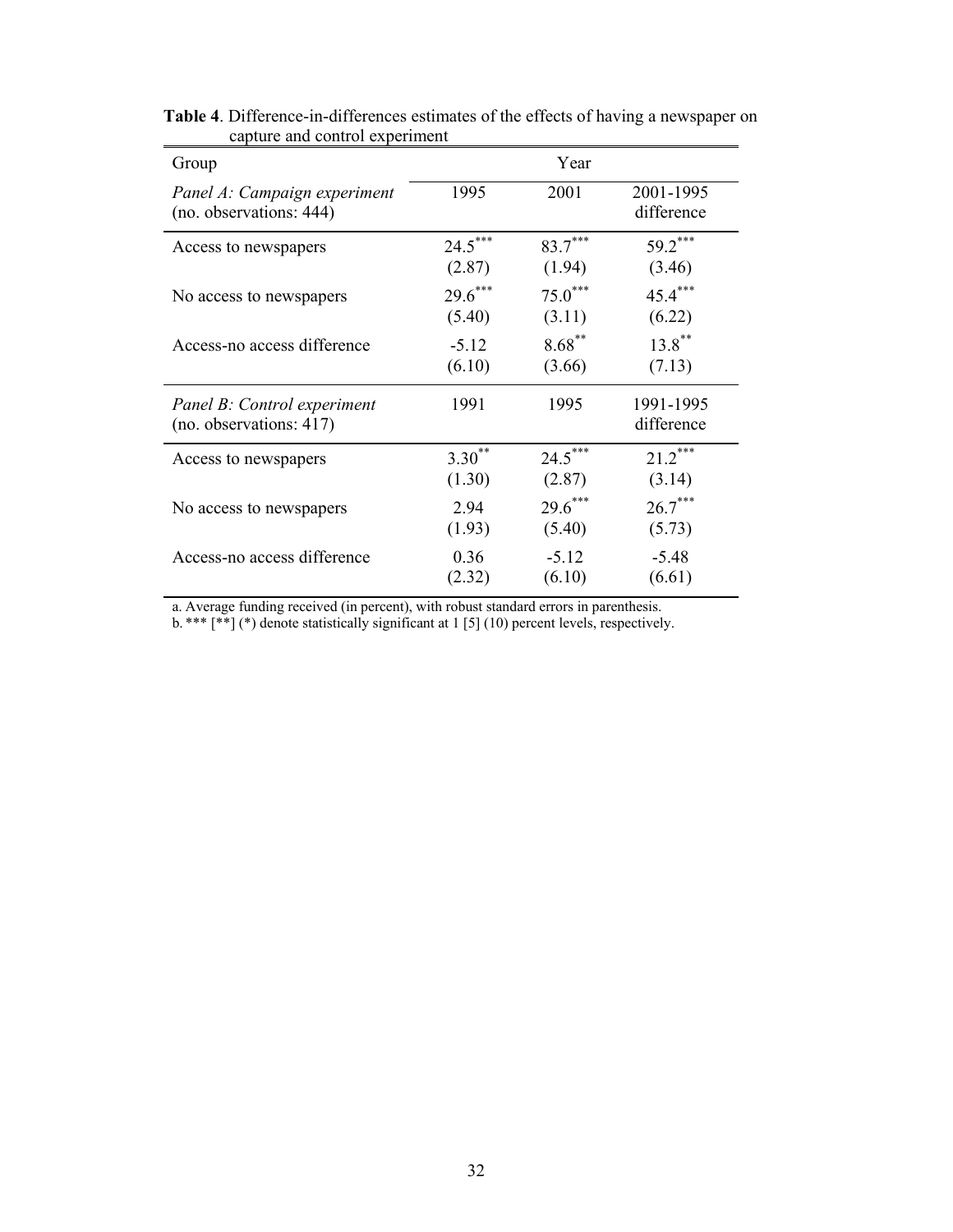| erretts of naving a newspaper |           |                         |
|-------------------------------|-----------|-------------------------|
| Specification                 | (1)       | (2)                     |
| 1995                          | $29.6***$ | ***<br>$49.2^{\degree}$ |
|                               | (5.4)     | (7.3)                   |
| 2001                          | $75.0***$ | $100.7***$              |
|                               | (3.1)     | (7.5)                   |
| Newspaper                     | $-5.12$   | $-2.18$                 |
|                               | (6.1)     | (6.3)                   |
| Newspaper*2001                | $13.8$ ** | $14.0***$               |
|                               | (7.1)     | (7.1)                   |
| Income as control             | no        | yes                     |
| $R^2$                         | 0.80      | 0.81                    |
| Schools                       | 218       | 218                     |
| Observations                  | 417       | 417                     |

 **Table 5**. Conditional difference-in-differences estimates of the effects of having a newspaper

a. Dependent variable is grants received as share of entitled grants.

b. Robust standard errors in parenthesis.

c. \*\*\*  $[**]$  (\*) denote statistically significant at 1 [5] (10) percent levels, respectively.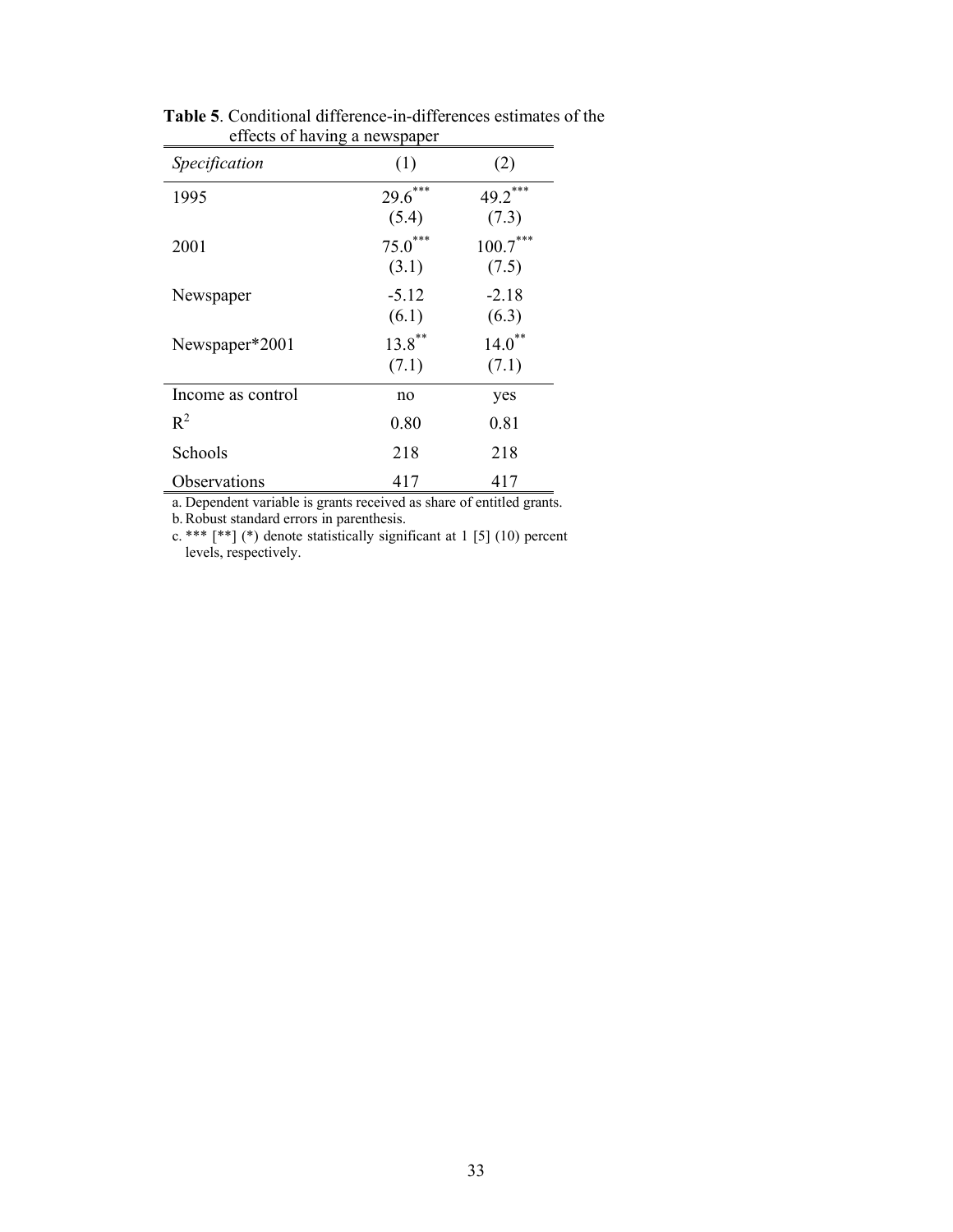| Specification                                      | (1)                                 | (2)                          | (3)                   | (4)                               | (5)                                 | (6)                               |
|----------------------------------------------------|-------------------------------------|------------------------------|-----------------------|-----------------------------------|-------------------------------------|-----------------------------------|
| Dep. var.                                          | Knowledge<br>about grant<br>formula | Knowledge<br>about<br>timing | Info                  | Knowledge<br>about news<br>events | Knowledge<br>about local<br>affairs | General<br>political<br>knowledge |
| Panel A                                            |                                     |                              |                       |                                   |                                     |                                   |
| Newspaper                                          | $0.112***$<br>(.056)                | $0.091***$<br>(.046)         | $0.203***$<br>(.073)  | $0.093***$<br>(.025)              | $-0.002$<br>(.012)                  | 0.027<br>(.026)                   |
| Panel B<br>Distance to nearest<br>newspaper outlet | $-0.063***$<br>(.021)               | $-0.040$ **<br>(.020)        | $-0.103***$<br>(.029) | $-0.039***$<br>(.010)             | $-0.001$<br>(.004)                  | $-0.013$<br>(.010)                |
| Range of scores                                    | [0,1]                               | [0,1]                        | [0,1,2]               | [0,1]                             | [0,1]                               | [0,1]                             |
| Average test                                       | 0.65                                | 0.24                         | 0.89                  | 0.65                              | 0.75                                | 0.57                              |
| Schools                                            | 388                                 | 388                          | 388                   | 388                               | 388                                 | 388                               |

**Table 6**. Head teacher test

a. The dependent variables are in: (1) a binary 1,0 variable indicating correct  $(=1)$  [incorrect  $(=0)$ ] knowledge about grant formula, (2) a binary variable 1,0 indicating correct  $(=1)$  [incorrect  $(=0)$ ] knowledge about timing of releases of the grant, (3) the sum [0,2] of "Knowledge about grant formula" and "Knowledge about timing", (4) average score [0,1] on five questions on recent news events, where a correct [incorrect] answer to each question is coded as 1 [0], (5) average score [0,1] on five questions on local affairs, where a correct [incorrect] answer to each question is coded as  $1 \cdot [0]$ , (6) average score  $[0,1]$  on six questions on general political knowledge, where a correct [incorrect] answer to each question is coded as 1 [0]. See text for details.

b. Average test is average test score.

c. Robust standard errors in parenthesis.

d. \*\*\*  $[**]$  (\*) denote statistically significant at 1 [5] (10) percent levels.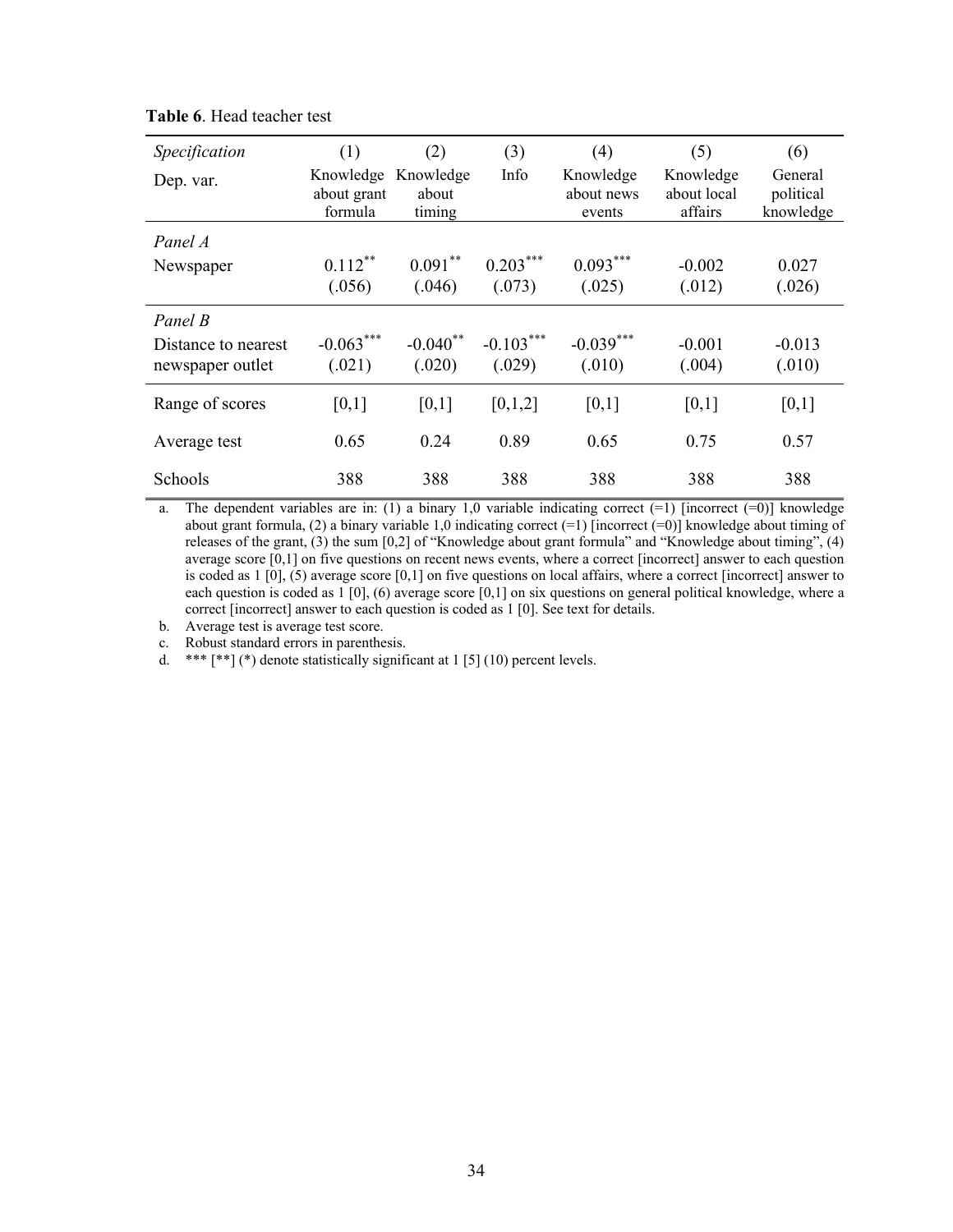| Specification                           | (1)                       | (2)                   | (3)                   | (4)                       | (5)                   | (6)                   |
|-----------------------------------------|---------------------------|-----------------------|-----------------------|---------------------------|-----------------------|-----------------------|
| Dep. var.                               | newspaper                 |                       | info                  | info                      | info                  | info                  |
| Distance to nearest<br>newspaper outlet | ***<br>$-0.100$<br>(.018) | $-0.098***$<br>(.020) | $-0.103***$<br>(.029) | ***<br>$-0.111$<br>(.032) | $-0.080$ **<br>(.038) | $-0.096***$<br>(.033) |
| Distance to district<br>headquarters    |                           |                       |                       |                           | $-0.065$<br>(.060)    |                       |
| Distance to nearest<br>bank branch      |                           |                       |                       |                           | 0.021<br>(.060)       |                       |
| Newspaper                               |                           |                       |                       |                           |                       | 0.148<br>(.075)       |
| Income as control                       | no                        | yes                   | no                    | yes                       | yes                   | yes                   |
| Schools                                 | 388                       | 388                   | 388                   | 388                       | 388                   | 388                   |

**Table 7**. Newspapers, information, and distance to nearest newspaper outlet

a. Robust standard errors in parenthesis.

b. The controls are "income", "share of qualified staff", "school size".

c. \*\*\*  $[$ \*\*] (\*) denote statistically significant at 1 [5] (10) percent levels.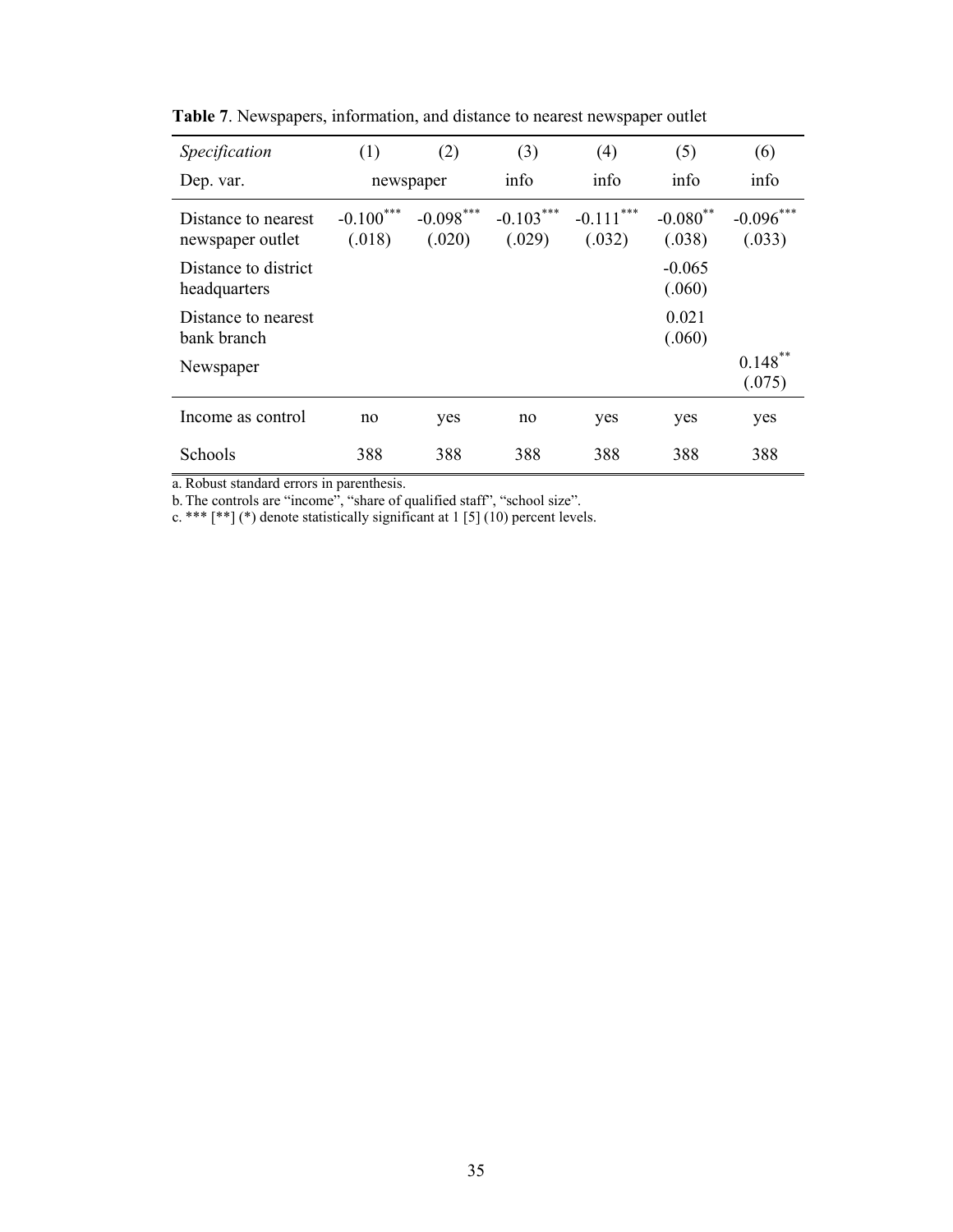**Table 8**. Reduced form effects

| Specification                            | (1)                   | (2)                  |
|------------------------------------------|-----------------------|----------------------|
| Panel A: Campaign experiment (1995-2001) |                       |                      |
| 2001                                     | 66.4                  | $75.7***$            |
|                                          | (5.31)                | (7.74)               |
| Distance to nearest                      | $-5.36$ <sup>**</sup> | $-6.77$ <sup>*</sup> |
| newspaper outlet                         | (2.32)                | (2.62)               |
| Income as control                        | no                    | yes                  |
| Adj. R2                                  | 0.04                  | 0.06                 |
| Schools                                  | 199                   | 199                  |
| Panel B: Control experiment (1991-1995)  |                       |                      |

| 1995                                    | $23.7***$               | $18.6***$                |  |
|-----------------------------------------|-------------------------|--------------------------|--|
| Distance to nearest<br>newspaper outlet | (5.4)<br>0.64<br>(2.24) | (7.70)<br>0.62<br>(2.55) |  |
| Income as control                       | no                      | yes                      |  |
| Adj. R2                                 | 0.01                    | 0.01                     |  |
| Schools                                 | 147                     | 147                      |  |

a. Dependent variable is grants received as share of entitled grants.

b. Robust standard errors in parenthesis.

c. \*\*\*  $[**]$  (\*) denote statistically significant at 1 [5] (10) percent levels, respectively.